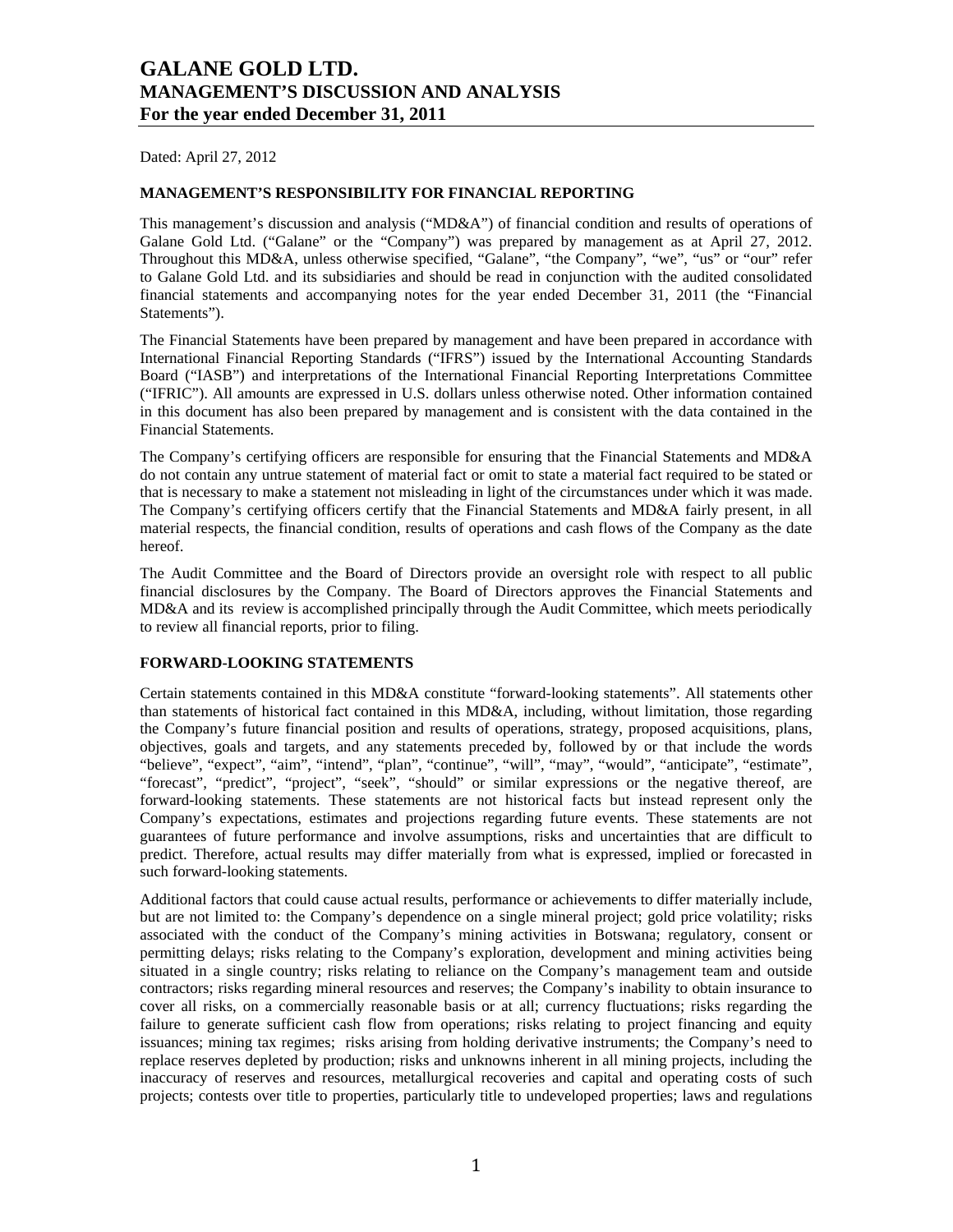### **FORWARD-LOOKING STATEMENTS (continued…)**

governing the environment, health and safety; operating or technical difficulties in connection with mining or development activities; lack of infrastructure; employee relations, labour unrest or unavailability; health risks in Africa; the Company's interactions with surrounding communities and artisanal miners; the Company's ability to successfully integrate acquired assets; the speculative nature of exploration and development, including the risks of diminishing quantities or grades of reserves; development of the Company's exploration properties into commercially viable mines; stock market volatility; conflicts of interest among certain directors and officers; lack of liquidity for shareholders of the Company; and litigation risk. See "Risks and Uncertainties" below. Management provides forward-looking statements because it believes they provide useful information to readers when considering their investment objectives and cautions readers that the information may not be appropriate for other purposes. Consequently, all of the forward-looking statements made in this MD&A are qualified by these cautionary statements and other cautionary statements or factors contained herein, and there can be no assurance that the actual results or developments will be realized or, even if substantially realized, that they will have the expected consequences to, or effects on, the Company. These forward-looking statements are made as of the date of this MD&A and the Company assumes no obligation to update or revise them to reflect subsequent information, events or circumstances or otherwise, except as required by law.

The forward-looking statements in this MD&A are based on numerous assumptions regarding the Company's present and future business strategies and the environment in which the Company will operate in the future, including assumptions regarding gold prices, business and operating strategies, and the Company's ability to operate on a profitable basis.

#### **CORPORATE OVERVIEW**

The Company's principal business activities are the exploration for, development of, and operation of gold mining properties. Since August 30, 2011, the Company operates through its wholly owned subsidiary, Galane Gold Mines Ltd. ("GGM"), which in turn operates a producing mine located in the Republic of Botswana ("Botswana") through subsidiaries located in Botswana. GGM was incorporated under the laws of Ontario on November 15, 2010.

Effective August 30, 2011, GGM, concurrent with the closing of the Carlaw Acquisition referred to below, through its wholly owned subsidiary, Mupane Gold Mines Limited, a Mauritius company, acquired all of the issued and outstanding shares of an Australian company, Gallery Gold Pty Ltd. from IAMGOLD Corporation ("IAMGOLD") (the "Gallery Acquisition"). The purchase price for such acquisition was paid by a combination of cash, shares, and the issuance of interest bearing debt.

Effective August 30, 2011, GGM closed a transaction with a capital pool company then named Carlaw Capital III Corp. ("Carlaw"), whereby Carlaw acquired (the "Carlaw Acquisition") all of the issued and outstanding shares of GGM by issuing an aggregate of 44,420,500 common shares from treasury in exchange for all of the issued and outstanding common shares of GGM. As a result of this share exchange, the former shareholders of GGM acquired control of Carlaw, and the Financial Statements reflect the results as a continuation of the business of GGM. Carlaw was incorporated under the *Business Corporations Act* (Ontario) on October 24, 2007, and on August 30, 2011 filed articles of amendment to change its name to Galane Gold Ltd. Since September 6, 2011, the common shares in the capital of the Company (the "Common Shares") have been listed for trading on the TSX Venture Exchange (the "Exchange") under the symbol "GG".

The Carlaw Acquisition was completed by way of a "three-cornered" amalgamation, whereby a wholly owned subsidiary of Carlaw amalgamated with GGM. Through the amalgamation, shareholders of GGM received the 44,420,500 Common Shares. The resulting amalgamated entity, possessing the rights to the assets and business of GGM, is now the Company's wholly-owned subsidiary.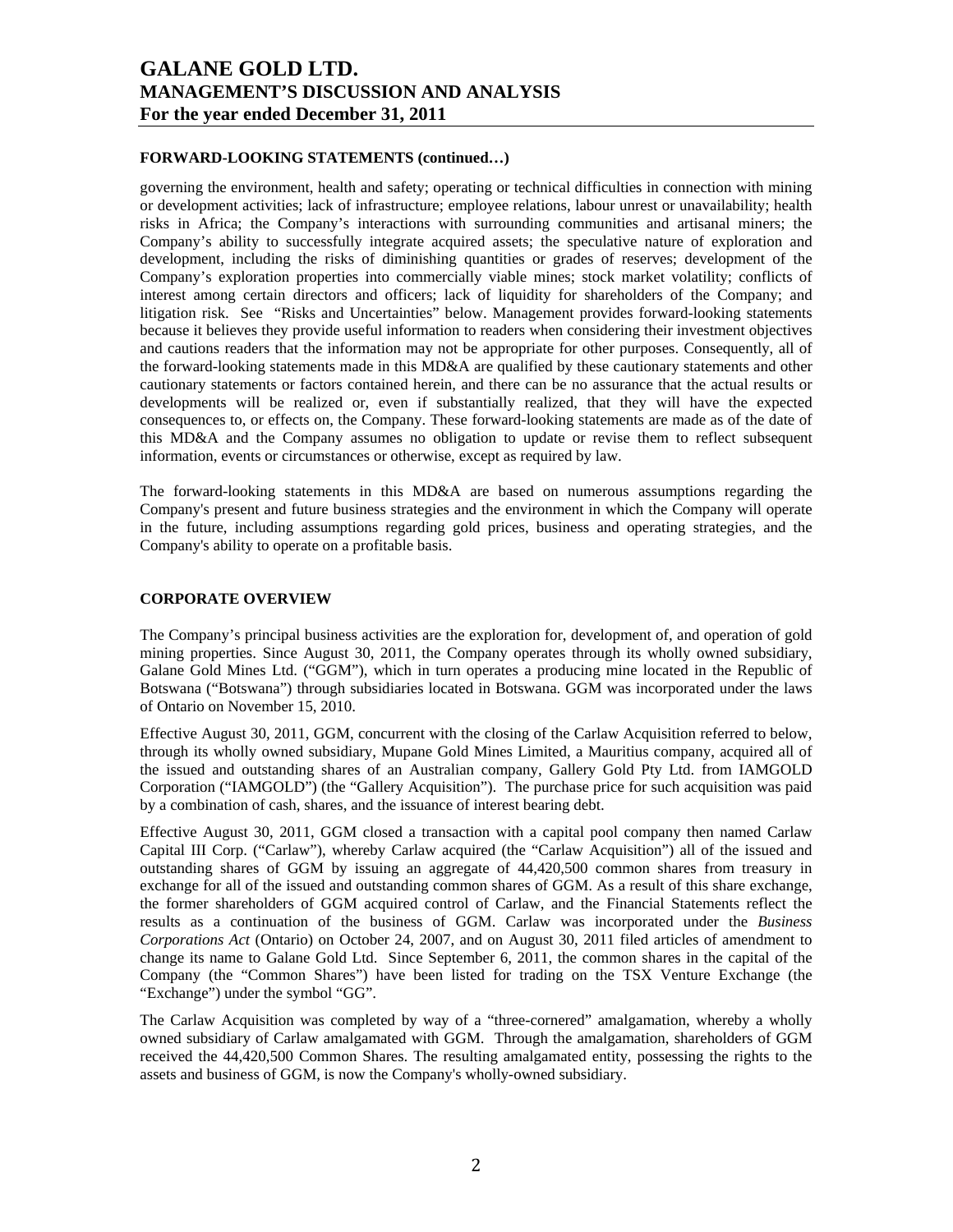## **OUTLOOK**

On August 30, 2011, the Company completed the Gallery Acquisition and the Carlaw Acquisition (collectively, the "Acquisitions") and thereby took control of the mining operations of Mupane Gold Mining (Pty) Ltd mining operations in Botswana. Following such Acquisitions, management of the Company immediately commenced the implementation of its improvement plan, with a focus on optimization of the mining operations and expansion of the mine-life resource base. While the Company is still in the early stages of the implementation of the plan, positive progress has thus far been achieved in the stabilization of operations, restructuring of the organization and recruitment of quality senior personnel. This progress has prepared the mining operation for the next phase of improvement, where the focus is on mining and processing efficiency improvement. A comprehensive exploration program, including 8,000 metres of near-mine drilling and an additional 8,000 metres on the Company's prospecting license areas, has been budgeted for 2012. This exploration program commenced at the end of March 2012 and the results are expected to be released after the Company has completed the current phase.

The acquisition of The Northern Lights Exploration Company (Pty) Ltd ("NLE") was completed on April 10, 2012. Management believes that the additional exploration potential generated from NLE and its assets will be accretive to the Company's share value.

As an un-hedged gold producer, the Company's results will be sensitive to the price of gold. Since closing the Acquisitions, the price of gold has remained above levels used for internal modeling purposes. Based on current gold price levels, it is management's view that the operation will continue to fund all of its planned capital requirements, including its exploration program, and generate additional free cash-flow for general working capital purposes.

|                                                     | December 31,     | December 31. |
|-----------------------------------------------------|------------------|--------------|
|                                                     | 2011             | 2010         |
| Mining Revenue (four months):                       | \$<br>28,606,785 | \$           |
| Mining Costs (four months):                         |                  |              |
| - Cash                                              | 21,124,266       |              |
| - Non-Cash - Depreciation                           | 2,485,258        |              |
|                                                     | 23,609,524       |              |
| Earnings from mining operations (four months)       | \$<br>4,997,261  |              |
| Corporate General and administration (four months): |                  |              |
| - Cash                                              | (1,504,506)      |              |
| - Share-based compensation                          | (587, 651)       |              |
|                                                     | (2,092,157)      |              |
| Earnings from operations                            | \$<br>2,905,104  |              |
| Other expenses                                      | (1,480,557)      |              |
| Net earnings                                        | \$<br>1,424,547  |              |
| Per share                                           |                  |              |
| Basic                                               | \$<br>0.0862     |              |
| Fully diluted                                       | 0.0860           |              |

## **Selected Annual Information**

**The information in the above table is prepared in accordance with IFRS. All amounts are expressed in U.S. dollars.**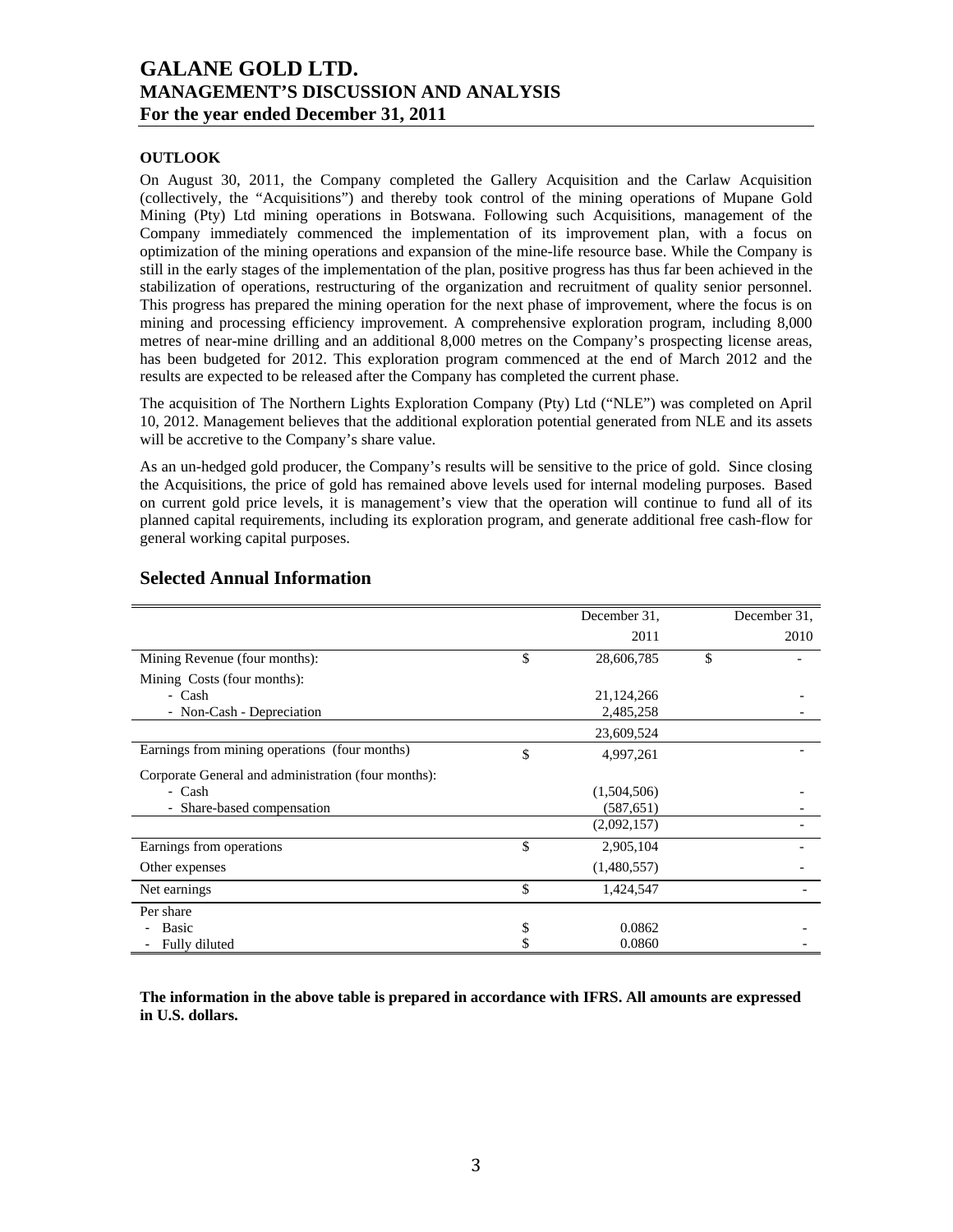### **DISCUSSION OF OPERATIONS**

### *For the Year ended December 31, 2011*

The following is an analysis of the Company's operating results for the year ended December 31, 2011. As the financial results are reflected as a continuation of GGM, and GGM was incorporated on November 15, 2010 and remained inactive until the first quarter of 2011, there are no comparisons to the previous year. In addition, in 2011, prior to August 30, 2011, GGM's activities were focused primarily on raising the capital required to complete the Acquisitions.

## **Financing activity:**

During the year ended December 31, 2011, the Company was actively involved in raising the capital required to complete the Acquisitions, and provide the Company with the necessary working capital to fund its ongoing operations after the completion of the Acquisitions.

On August 5, 2011, GGM completed a brokered private placement (the "GGM Private Placement") of an aggregate of 20,545,500 subscription receipts (the "GGM Subscription Receipts") at a subscription price of CDN\$0.80 per receipt for aggregate gross proceeds of \$16,806,220 (CDN\$16,436,400). Each GGM Subscription Receipt entitled the holder to receive one common share in the capital of GGM (a "GGM Share") and one-half of one common share purchase warrant of GGM (a "GGM Warrant"). Each whole GGM Warrant was exercisable for one GGM Share for a period of 18 months from the date of closing of the Carlaw Acquisition at a price of CDN\$1.10 per share. The gross proceeds from the GGM Private Placement were held in escrow until immediately prior to the closing of the Gallery Acquisition on August 30, 2011.

The agent (the "Agent") retained by GGM pursuant to the GGM Private Placement received a cash commission of \$1,545,186 (CDN\$1,511,184) and was issued warrants ("GGM Agent Warrants") to purchase up to an aggregate of 1,888,980 GGM Shares with each GGM Agent Warrant being exercisable for one GGM Share for a period of 18 months from closing of the Acquisitions at a price of CDN\$0.80 per share. Additional costs of \$352,002 were incurred in connection with the financing.

Immediately prior to the closing of the Gallery Acquisition, the GGM Subscription Receipts converted into an aggregate of 20,545,500 GGM Common Shares and 10,272,750 GGM Warrants. At the effective time of the closing of the Carlaw Acquisition, the GGM Common Shares, GGM Warrants and GGM Agent Warrants were then exchanged for an equivalent number of Common Shares, warrants and agent warrants of the Company without payment of any additional consideration. Accordingly, at the closing of the Acquisitions, the Company issued an aggregate of 20,545,500 Common Shares, 10,272,750 warrants and 1,888,980 agent warrants in connection with the GGM Private Placement.

On the closing of the Carlaw Acquisition, the Company received working capital of \$88,299 for consideration of the issuance of 687,500 Common Shares. On the closing of the Gallery Acquisition, the Company received working capital of \$12.8 million plus producing mine assets valued at \$21.7 million for total consideration of \$34.5 million. Consideration included 21,875,000 Common Shares, a note payable of US\$3.8 million, repayable every six months in three equal principal installments of \$1,266,667 commencing February 28, 2013, and 1,265,253 warrants to purchase Common Shares exercisable until March 1, 2013 at CDN \$1.10 per share.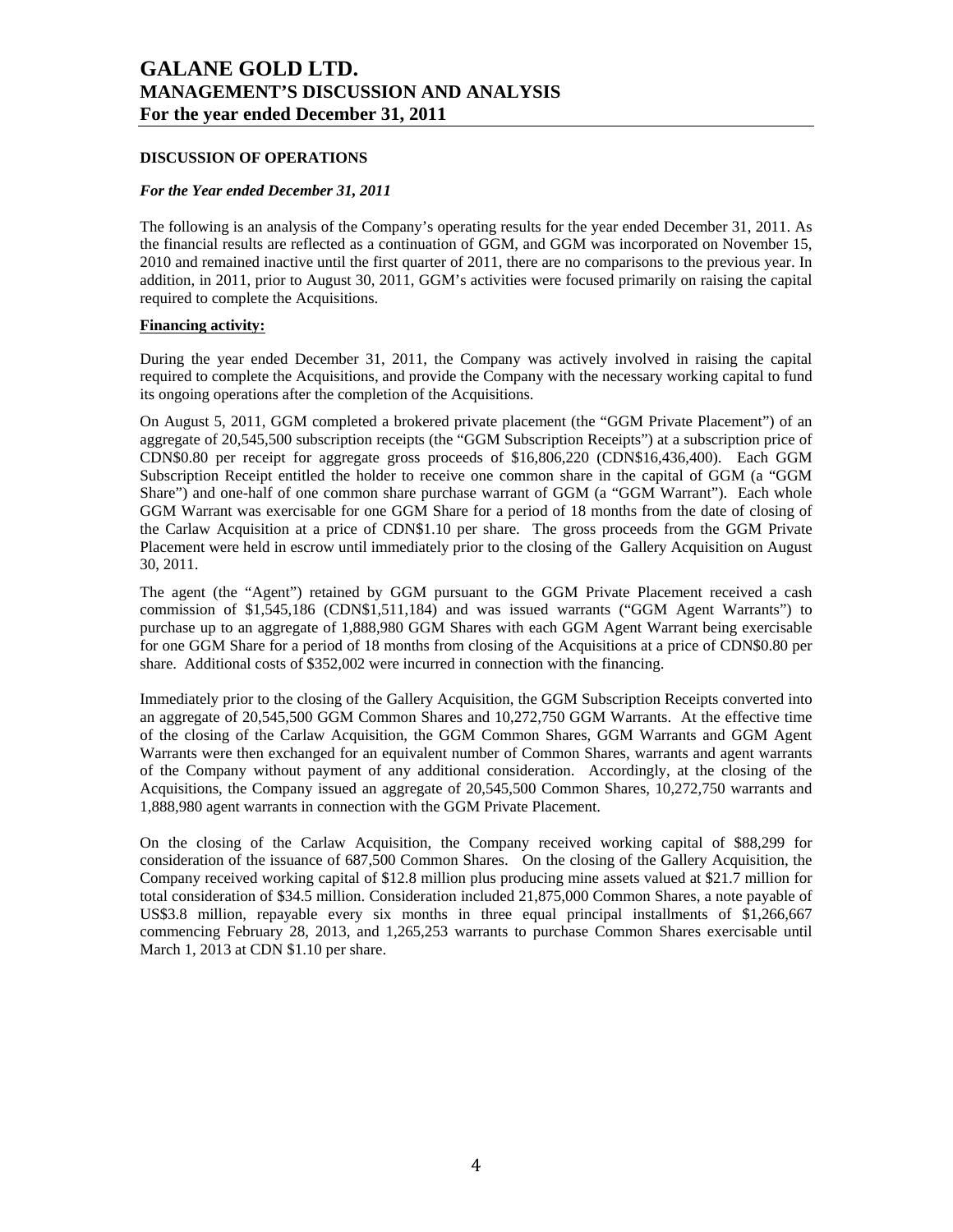### **DISCUSSION OF OPERATIONS (continued…)**

#### *For the Year ended December 31, 2011 (continued…)*

### **Acquisition activity:**

During the year ended December 31, 2011, the Company negotiated and closed the Acquisitions.

As described below, on July 27, 2011, the Company reached an agreement to acquire all of the issued and outstanding shares of The Northern Lights Exploration Company (Pty) Ltd., which was subsequently completed on April 10, 2012 (the "NLE Acquisition").

*Gallery Acquisition* 

On August 30, 2011, the Company acquired from IAMGOLD 100% of the outstanding shares of Gallery Gold Pty Ltd. ("Gallery"), an Australian company that, through its subsidiaries, holds the rights to conduct activities prescribed under mining and prospecting licenses at the Mupane gold mine, located in Botswana (the "Mupane Property"). As consideration for the purchase of the shares of Gallery, IAMGOLD received 21,875,000 Common Shares, 1,265,253 warrants to purchase Common Shares and a promissory note in the amount of \$3,800,000. Each warrant is exercisable into one Common Share on or before March 1, 2013 at a price of \$1.10 per share.

As a result of the closing of the NLE Acquisition, the number of warrants issued to IAMGOLD pursuant to the Gallery Acquisition was adjusted from 1,265,253 warrants to 4,377,778 warrants to purchase Common Share exercisable on or before March 1, 2013 at a price of CDN\$1.10 per share.

The fair values of identifiable assets and liabilities of Gallery as at the date of acquisition were:

|                                          | Fair value   |
|------------------------------------------|--------------|
|                                          |              |
| Mining properties                        | \$14,574,736 |
| Plant and Equipment                      | 4,984,330    |
| Ore Stockpiles                           | 7,078,579    |
| Inventory                                | 10,479,500   |
| <b>Other Current Assets</b>              | 1,977,930    |
| Cash and Cash Equivalents                | 5,946,998    |
| Trade and Other Payables                 | (5,563,668)  |
| Restoration and rehabilitation provision | (4,971,445)  |
| Net assets                               | \$34,506,960 |

The Gallery Acquisition was accounted for using the acquisition method in accordance with IFRS 3 with the results of operations consolidated with those of the Company effective August 30, 2011. Gallery has contributed incremental revenue of \$28.6 million and pre-tax income of \$5.4 million for the four month period since the Gallery Acquisition to December 31, 2011.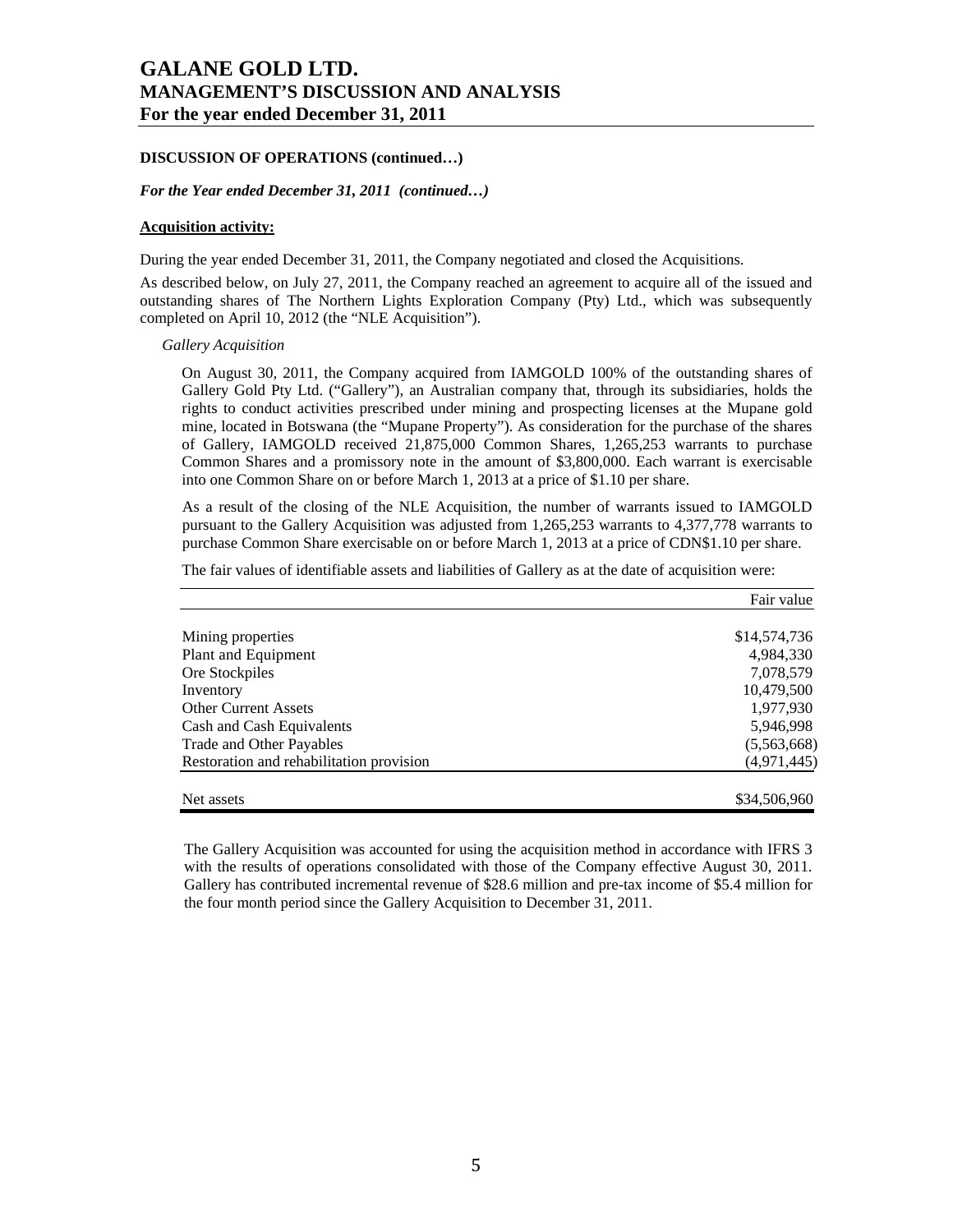### **DISCUSSION OF OPERATIONS (continued…)**

#### *For the Year ended December 31, 2011 (continued…)*

#### *Carlaw Acquisition*

On August 30, 2011, Carlaw acquired 100% of the outstanding shares of GGM by way of a "threecornered amalgamation" pursuant to section 174 of the *Business Corporations Act* (Ontario). As the former shareholders of GGM acquired control of Carlaw, the Carlaw Acquisition is reported for accounting purposes as if GGM acquired Carlaw. As a result, the results of Carlaw are reflected only since the date of acquisition. Immediately after the Carlaw Acquisition, Carlaw's name was changed to Galane Gold Ltd.

The fair values of identifiable assets and liabilities of Carlaw as at the date of acquisition were:

|                                                                               | Carrying<br>value                    |    | Fair value                     |
|-------------------------------------------------------------------------------|--------------------------------------|----|--------------------------------|
| Other current assets<br>Cash and cash equivalents<br>Trade and other payables | \$<br>9,180<br>179,678<br>(100, 559) | -S | 9,180<br>179,678<br>(100, 559) |
| Net assets                                                                    | \$<br>88,299                         | \$ | 88,299                         |
| Goodwill                                                                      | nil                                  |    | nil                            |
| Total consideration                                                           |                                      |    | 88,299                         |

### *NLE Acquisition*

In addition to the Acquisitions, the Company entered into an agreement with the shareholders of NLE to acquire all of its issued and outstanding shares. NLE owns the rights to a number of exploration licenses near the Mupane Property.

The agreement outlines certain conditions to closing the NLE Acquisition and, as at April 10, 2012, all conditions were met and the transaction was completed.

As consideration for all of the issued and outstanding shares of NLE, the Company issued 3,125,000 Common Shares to the shareholders of NLE and promissory notes in the aggregate principal amount of CDN\$400,000. The notes bear interest at 6% per annum with principal payments as follows:

- Paid on closing CDN\$100,000
- On the  $2<sup>nd</sup>$ ,  $4<sup>th</sup>$ , and  $6<sup>th</sup>$  month anniversary after closing CDN\$100,000

If, in the reasonable opinion of the Board of Directors of the Company, any principal payment would cause undue stress to the Company, the principal payment can be extended to a mutually agreed upon schedule.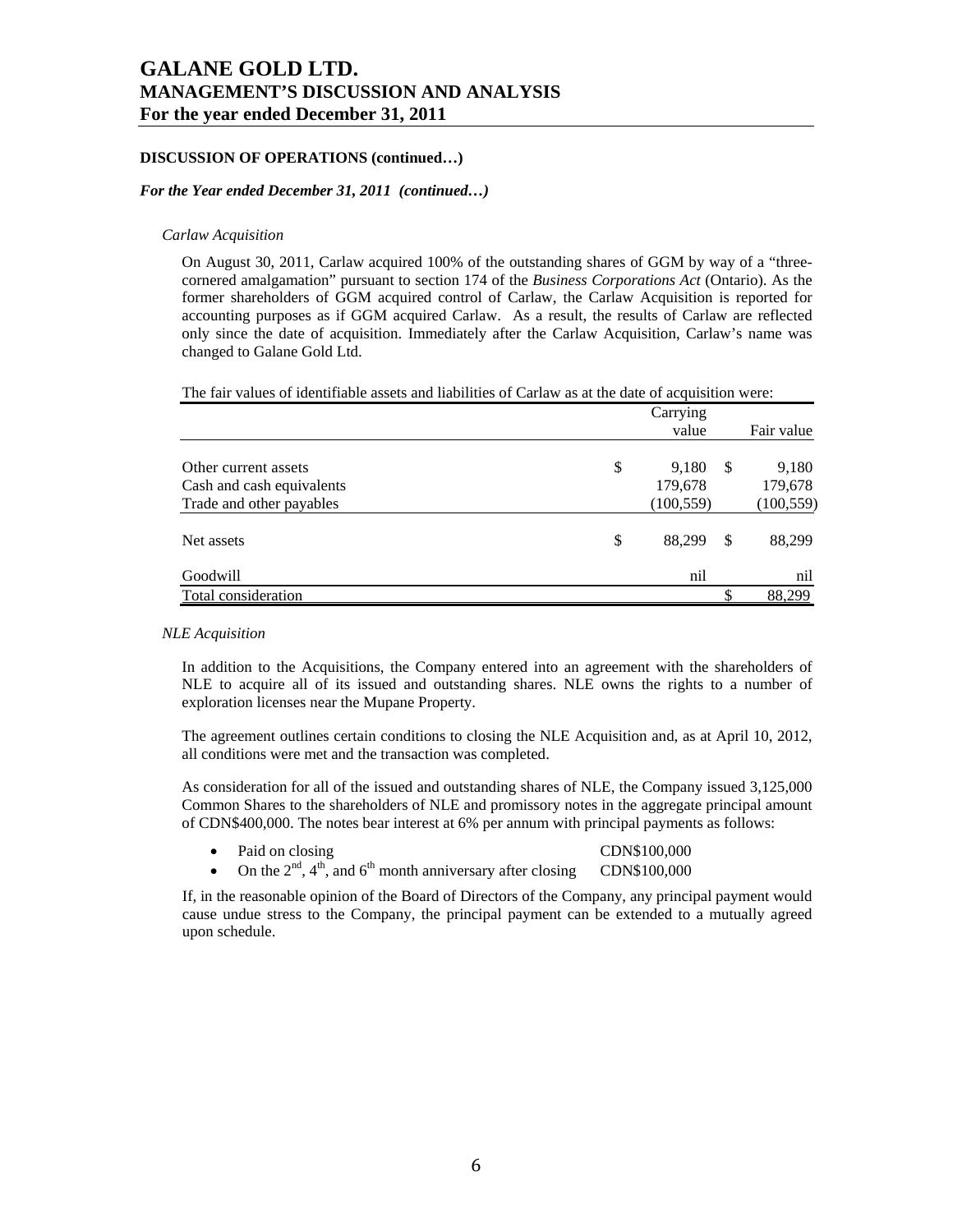### **DISCUSSION OF OPERATIONS (continued…)**

### *For the Year ended December 31, 2011 (continued…)*

## *NLE Acquisition (continued…)*

The agreement also provides for the issuance of up to an additional 8,750,000 Common Shares upon the achievement of the following exploration milestones on NLE's mineral properties on or prior to the date which is seven years from the date of the closing of the NLE Acquisition. The milestones set forth below are cumulative:

|                                                               |                      | <b>Cumulative</b>    |
|---------------------------------------------------------------|----------------------|----------------------|
| <b>Milestone</b>                                              | <b>Consideration</b> | <b>Consideration</b> |
| Exploration work on the mineral properties of NLE confirms    | 1,375,000            | 1,375,000            |
| by way of a NI 43-101 report a measured mineral resource      | <b>Common Shares</b> | <b>Common Shares</b> |
| containing at least 100,000 ounces of gold or the number of   |                      |                      |
| ounces of contained gold that is mined exceeds 100,000        |                      |                      |
| ounces (or any combination thereof without duplication)       |                      |                      |
| Exploration work on the mineral properties of NLE confirms    | 1,750,000            | 3,125,000            |
| by way of a NI 43-101 report a measured mineral resource      | <b>Common Shares</b> | <b>Common Shares</b> |
| containing at least 250,000 ounces of gold or the number of   |                      |                      |
| ounces of contained gold that is mined exceeds 250,000        |                      |                      |
| ounces (or any combination thereof without duplication)       |                      |                      |
| Exploration work on the mineral properties of NLE confirms    | 3,125,000            | 6,250,000            |
| by way of a NI 43-101 report a measured mineral resource      | <b>Common Shares</b> | <b>Common Shares</b> |
| containing at least 500,000 ounces of gold or the number of   |                      |                      |
| ounces of contained gold that is mined exceeds 500,000        |                      |                      |
| ounces (or any combination thereof without duplication)       |                      |                      |
| Exploration work on the mineral properties of NLE confirms    | 2,500,000            | 8,750,000            |
| by way of a NI 43-101 report a measured mineral resource      | <b>Common Shares</b> | <b>Common Shares</b> |
| containing at least 1,000,000 ounces of gold or the number of |                      |                      |
| ounces of contained gold that is mined exceeds 1,000,000      |                      |                      |
| ounces (or any combination thereof without duplication)       |                      |                      |
| <b>Total</b>                                                  | 8,750,000            | 8,750,000<br>Common  |
|                                                               | Common               |                      |
|                                                               | <b>Shares</b>        | <b>Shares</b>        |

The NLE Acquisition will be accounted for as an acquisition in the second quarter of 2012.

The capital required for the exploration activities relating to the NLE properties is intended to come from excess cash flow from the mine operations and therefore will decrease the Company's working capital. However, the Company intends to ensure that the use of these funds will not have a material impact on the financial strength of the mining operations. If necessary, the Company will seek additional sources of funding for these expenditures. These exploration expenditures will also decrease the Company's reportable earnings.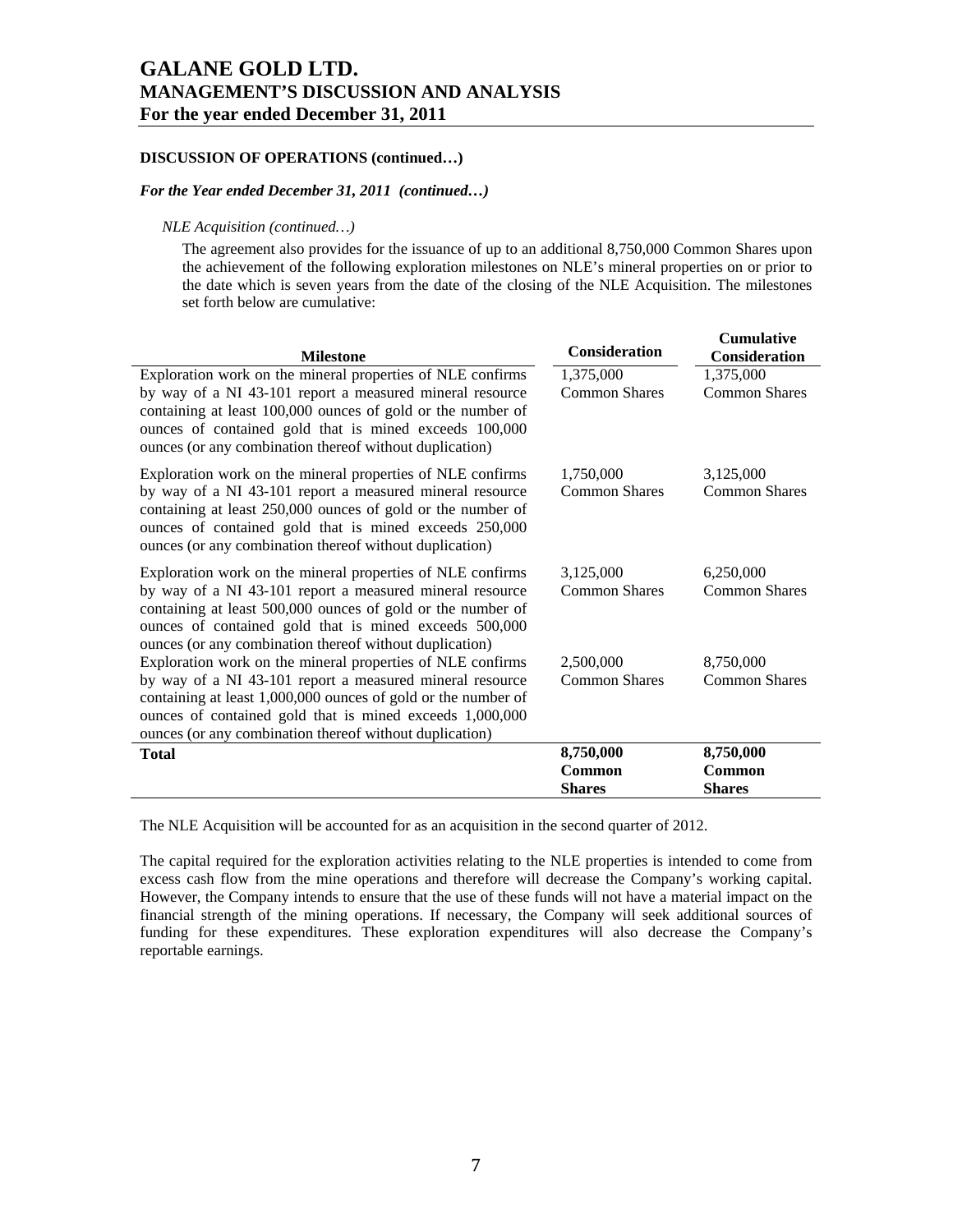### **DISCUSSION OF OPERATIONS (continued…)**

#### *For the Year ended December 31, 2011 (continued…)*

### **Operating activity**:

The Company commenced active mining operations on the closing of the Acquisitions on August 30, 2011. A discussion of the results for the four months of operations from the date of acquisition to December 31, 2011 follows:

#### *Revenue:*

On August 30, 2011, as a result of the closing of the Acquisitions, the Company acquired control of Mupane Gold Mining (Pty) Ltd. and its mining operations at the Mupane Property in Botswana. From September 1, 2011 to December 31, 2011, it generated \$28,606,785 in revenue from the sale of 16,853 ounces of gold plus incidental silver at an average combined price of \$1,697 per ounce.

#### *Expenses:*

#### Mining Costs:

 Total cash costs for the mining operations before royalties for the four month period since acquisition to December 31, 2011, were \$20.98 million with 20,193 ounces of gold produced or \$1,039 per ounce (\$1,110 per ounce after royalties) as follows (in \$millions):

| Mining and processing       | \$18.768 |
|-----------------------------|----------|
| Mine administration         | \$2.181  |
| Refining                    | \$0.035  |
| Mine costs before royalties | \$20.984 |
| Royalties                   | \$1.442  |
| Total mine costs            | \$22.426 |

Key operating data to December 31, 2011:

|                                               | Four months* |
|-----------------------------------------------|--------------|
| Total material mined (000 t)                  | 5,500        |
| Strip ratio                                   | 13.70        |
| Ore milled (000 t)                            | 385          |
| Ore mined $(000 t)$                           | 374          |
| Head grade $(g/t)$                            | 1.86         |
| Recovery $(\% )$                              | 87.5%        |
| Gold production (oz.)                         | 20,193       |
| Cash cost excluding royalties $(\frac{6}{2})$ | 1.039        |
| Royalties $(\frac{5}{oz})$                    |              |

\* Results are from the date of acquisition to December 31, 2011.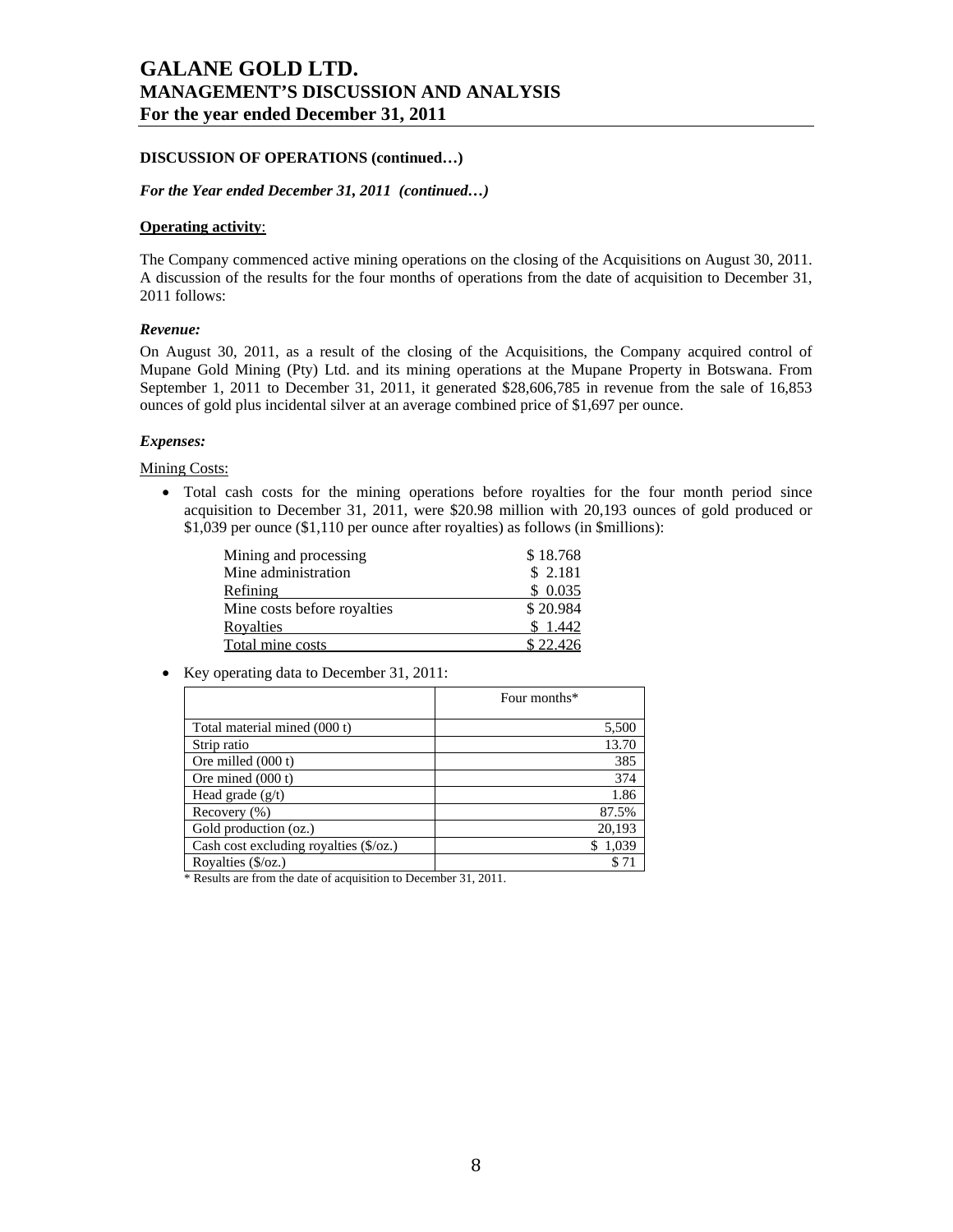## **DISCUSSION OF OPERATIONS (continued…)**

#### *For the Year ended December 31, 2011 (continued…)*

## **Operating activity** (continued…)

#### Other expenses:

Corporate general and administration costs totaling \$2,092,157 in the year ended December 31, 2011 were comprised of the following:

- o Acquisition related costs were \$731,973, including professional fees of \$668,679, and travel and related costs of \$63,294;
- o General corporate operating costs amounted to \$772,533 and include:
	- Management fees for the officers of the Company of \$213,664;
		- Legal and audit fees of \$479,362;
		- Listing and sustaining fees of \$31,866; and
		- Other office and related costs of \$47,641;
- o Other share-based compensation totaling \$587,651 was recognized in the year for the value of stock options issued during the year.

Other notable non-operating expenses for the year ended December 31, 2011 included the following:

- The Company experienced a gain on foreign exchange of \$583,720 for the period, primarily due to a slight increase in the value of the Canadian dollar against the U.S dollar, and a strengthening of the U.S. dollar against the Botswana Pula from the date that the Acquisitions closed to December 31, 2011.
- As a result of an increase in the Company's share price from the date of acquisition, the fair market value of warrants issued for the Acquisitions of \$1,443,904 has been reflected as a financing cost. In addition, accretion on the Company's rehabilitation and restoration provision amounted to \$174,425 for the four months of mining operations, and the Company paid \$79,241 in interest on the longterm debt issued as part of the Gallery Acquisition resulting in total financing costs for the year of \$1,697,570.
- The Company reflected a one time expense relating to the Carlaw Acquisition of \$397,342 being the excess of share consideration paid over the fair value of the identifiable assets. This has been reflected in "Other expenses".

### *Earnings*

The earnings for the year ended December 31, 2011 of \$1,424,547 were therefore comprised of:

| Income from mining operations                                                            |                 |
|------------------------------------------------------------------------------------------|-----------------|
| (for the four months from the date of the Acquisitions to December 31, 2011)             | \$<br>4,997,261 |
| <b>Exploration</b> costs                                                                 | (35,250)        |
| Corporate general and administration costs                                               |                 |
| (including share-based compensation of \$587,651)                                        | (2,092,157)     |
| Foreign exchange gain                                                                    | 583,720         |
| Interest on long term debt                                                               | (79,241)        |
| Other expenses                                                                           | (331, 457)      |
| Other financing costs                                                                    |                 |
| (including \$1,443,904 movement in the fair value of warrants for shares in the Company) | (1,618,329)     |
| Earnings for the year                                                                    | \$<br>1,424,547 |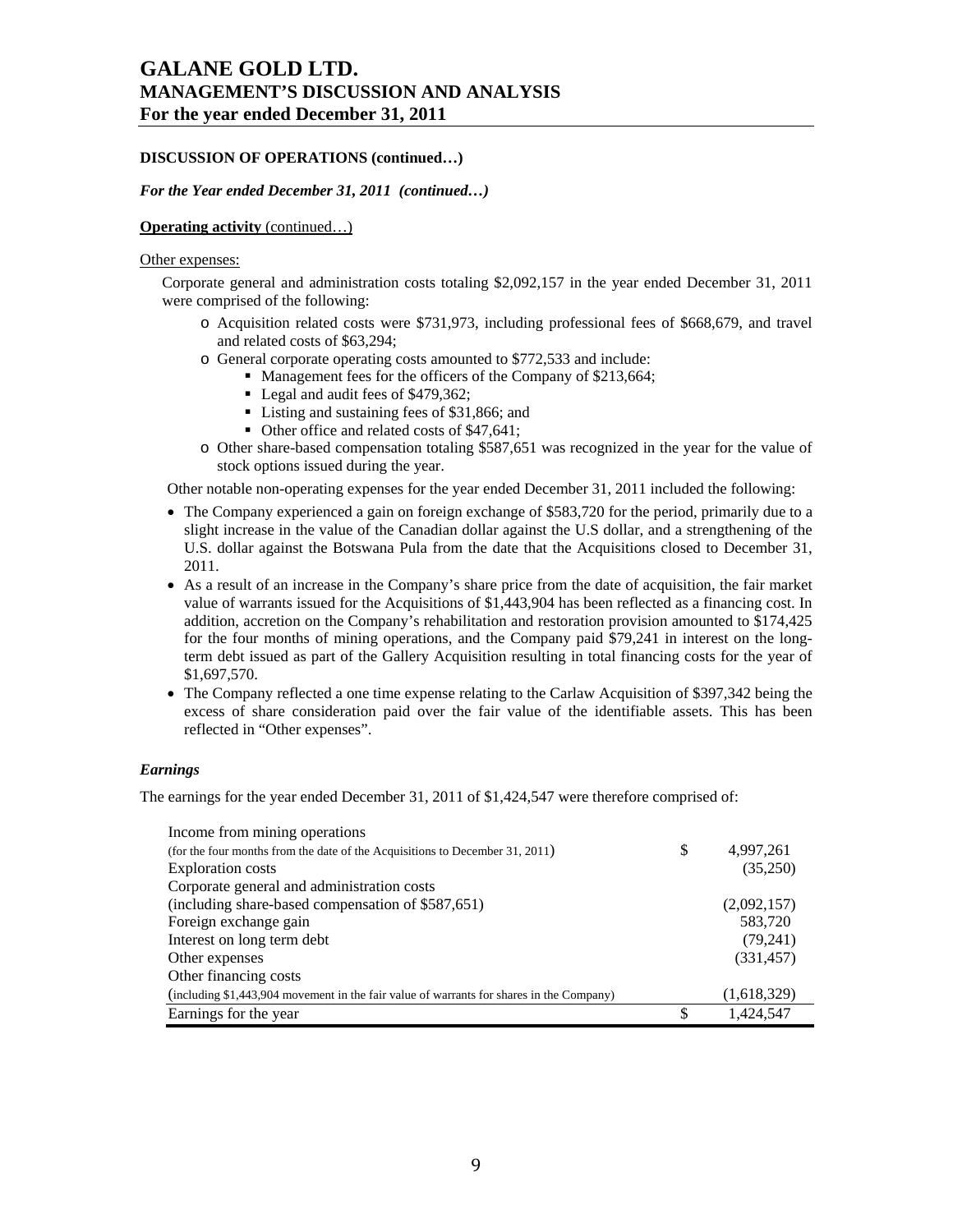## **DISCUSSION OF OPERATIONS (continued…)**

### *For the Year ended December 31, 2011 (continued…)*

### **Overall performance:**

The year ended December 31, 2011 reflects a combination of financing activity, acquisition activity and four months of mine operating activity as outlined above. Overall, this has resulted in the generation of the following:

| • Working capital acquired from the Acquisitions         | 12.929.059 |  |
|----------------------------------------------------------|------------|--|
| • Working capital obtained from financings               | 2,479,607  |  |
| • Working capital generated from operations for the year | 3,825,812  |  |
| • Total working capital generated in the year            | 19.234.478 |  |

Events and conditions in the global financial markets impact gold prices, commodity prices, interest rates and currency rates. These conditions and market volatilities may have a positive or negative impact on the Company's revenues, operating costs, project development expenditures and project planning.

In the four months since the date of the Acquisitions (August 30, 2011), the gold price continued to display considerable volatility with spot daily closings between \$1,896.50 and \$1,537.50 per ounce from London Bullion Market Association. The closing price of gold at December 31, 2011 was \$1,574.50 per ounce.

## **UPDATE ON USE OF AVAILABLE FUNDS**

The following table sets out a comparison of the disclosure regarding the Company's intended use of available funds as set out in in the filing statement of the Company dated August 25, 2011 (the "Filing Statement") and filed on SEDAR at www.sedar.com and the actual use of available funds as at December 31, 2011:

| <b>Anticipated Use of Funds</b>                                                                                                                                                                    | <b>Estimated Use of Funds Over</b><br><b>Next 18 Months</b><br>(as of the date of the Filing)<br>Statement) | <b>Actual Use of Funds</b><br>(as at December 31, 2011) |
|----------------------------------------------------------------------------------------------------------------------------------------------------------------------------------------------------|-------------------------------------------------------------------------------------------------------------|---------------------------------------------------------|
| To finance production at the<br><b>Mupane Property</b>                                                                                                                                             |                                                                                                             |                                                         |
| To finance operations for 18<br>months                                                                                                                                                             |                                                                                                             |                                                         |
| Initial principal and interest<br>payment on the promissory<br>note issued in connection with<br>the Gallery Acquisition<br>(payable 18 months after the<br>closing of the Gallery<br>Acquisition) | \$1,480,000                                                                                                 | \$79,241                                                |
| <b>Total</b>                                                                                                                                                                                       | \$1,480,000                                                                                                 | \$79,241                                                |

There are no variances on uses of funds that have impacted the Company's ability to achieve its business objectives and milestones as outlined in the Filing Statement.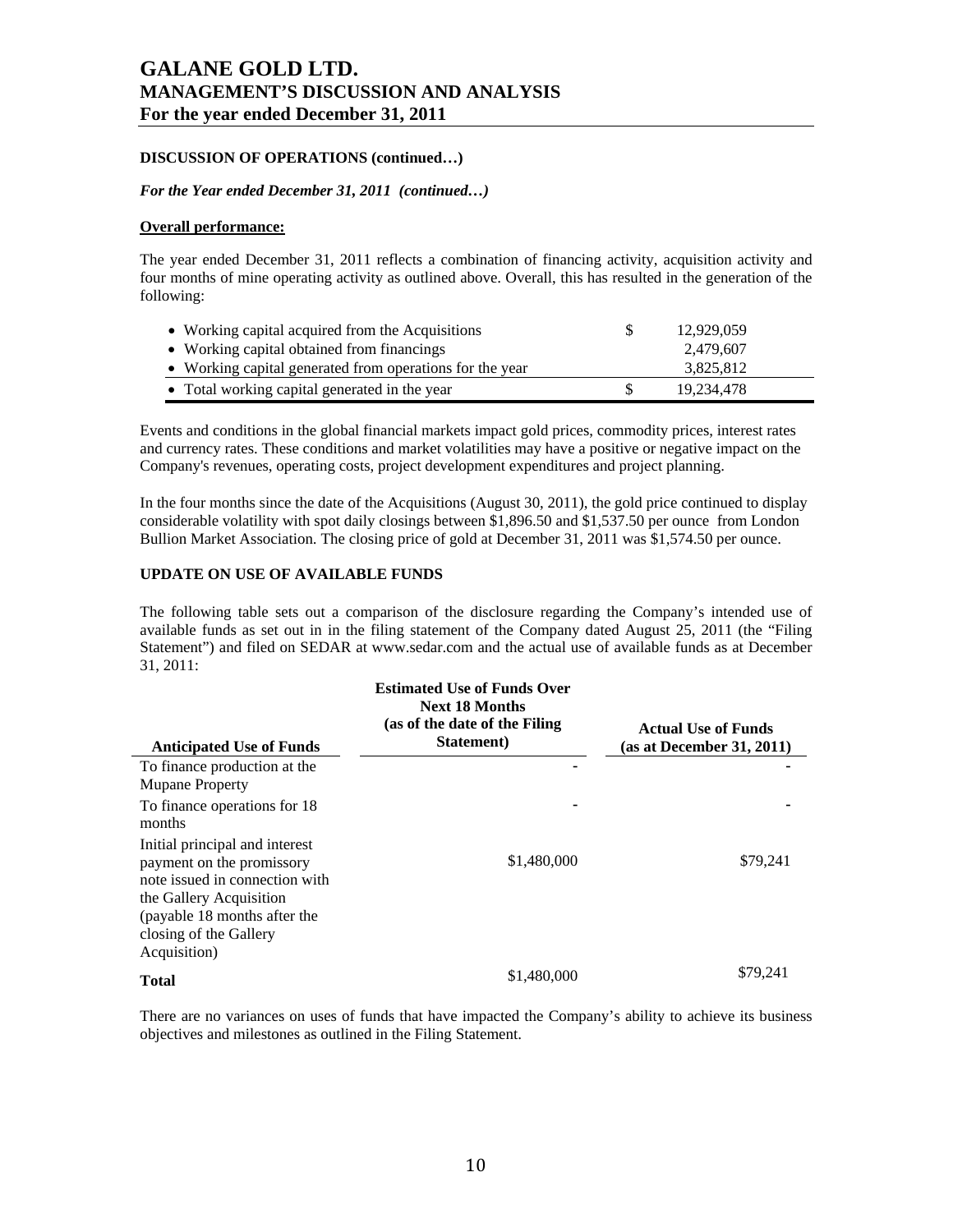## **UPDATE ON OBJECTIVES**

The following table sets forth the business objectives of the Company for the 2011 and 2012 calendar years as set forth in the Filing Statement and the current status of such objectives:

|                         | <b>Objectives</b>                                                                                                                                          | <b>Status</b>               |
|-------------------------|------------------------------------------------------------------------------------------------------------------------------------------------------------|-----------------------------|
| At the Mupane Property: |                                                                                                                                                            |                             |
| $\bullet$               | to continue gold production according to<br>the mine plan out to 2016.                                                                                     | No change, in progress      |
| At the NLE projects:    |                                                                                                                                                            |                             |
| $\bullet$               | to complete the NLE Acquisition by the<br>end of 2011 for consideration of<br>3,125,000 Common Shares (based on a<br>share price of \$0.80 per share); and | Completed on April 10, 2012 |
| $\bullet$               | to commence an 18 month exploration<br>plan for the Jim's Luck project for a<br>budgeted cost of a total of \$1.52 million.                                | No change in progress       |

Certain information set out in the table above under "Status" is forward-looking information. Such forward-looking information is based on the assumptions and is subject to the material risks discussed above under "Forward-Looking Statements". Actual results may vary significantly from the forwardlooking information in this MD&A.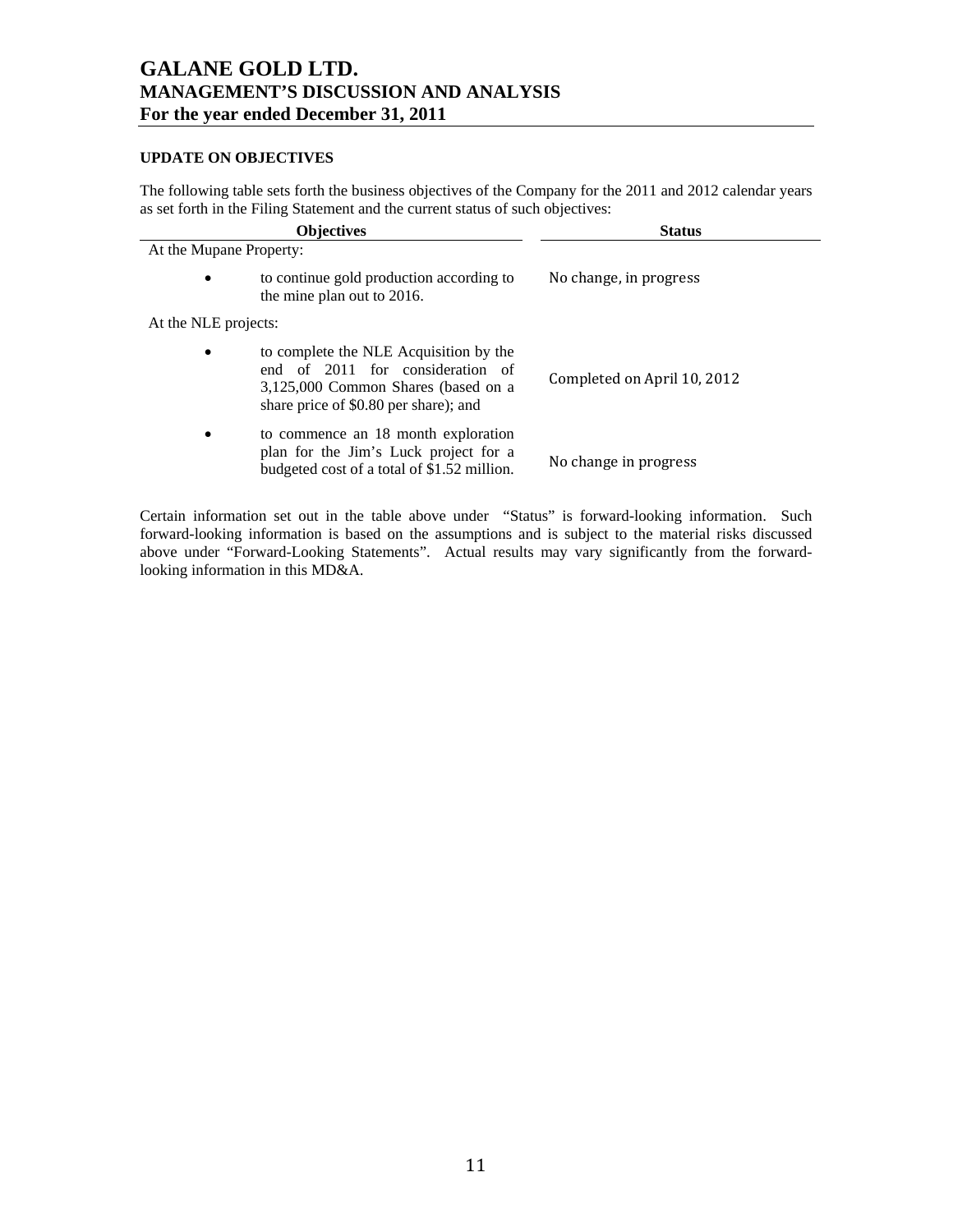## **SUMMARY OF QUARTERLY RESULTS**

The following table summarizes the Company's selected quarterly information for each of the quarters ended December 31, 2011 since the date of incorporation November 15, 2010:

## **Quarterly Information**

|                                     | Three months ended |               |            |           |
|-------------------------------------|--------------------|---------------|------------|-----------|
|                                     | December 31,       | September 30, | June 30,   | March 31, |
|                                     | 2011               | 2011          | 2011       | 2011      |
|                                     | \$                 | \$            | \$         | \$        |
| Revenue                             | 27,125,460         | 1,481,325     |            |           |
| Mining costs                        |                    |               |            |           |
| - Cash                              |                    |               |            |           |
| - Non-cash<br>(depreciation)<br>and | (18,394,312)       | (2,729,954)   |            |           |
| amortization)                       | (1,543,231)        | (942, 027)    |            |           |
| Total mining costs                  | (19, 937, 543)     | (3,671,981)   |            |           |
| <b>Expenses</b>                     | (1,511,366)        | (1,703,660)   | (357, 688) |           |
| Earnings (loss)                     | 5,676,551          | (3,894,316)   | (357, 688) |           |
| Earnings (loss) per share           |                    |               |            |           |
| - Basic                             | 0.126              | (0.23)        | n/a        | n/a       |
| - Fully diluted                     | 0.126              | (0.23)        |            |           |
| Total assets at end of quarter      | 53,033,974         | 49,654,410    | 254,498    | 256       |
| Total liabilities at end of quarter | 20,672,784         | 22,985,280    | 611,930    |           |
| Total equity at end of quarter      | 32,361,190         | 26,669,130    | (357, 432) | 256       |

|                           | Three months |
|---------------------------|--------------|
|                           | ended        |
|                           | December 31, |
|                           | 2010         |
|                           | S            |
| Revenue                   |              |
| Mining costs              |              |
| - Cash                    |              |
| - Non-cash (depreciation) |              |
| Total mining costs        |              |
| Expenses                  |              |
| Earnings                  |              |
| Earnings per share        | n/a          |
| Total assets              | 256          |
| <b>Total liabilities</b>  |              |
| Total equity              | 256          |

Notes:

(1) GGM was incorporated on November 15, 2010 and inactive until the first quarter of 2011, therefore there are no results prior to that time.

(2) Information for all periods is presented in accordance with IFRS and in U.S. dollars.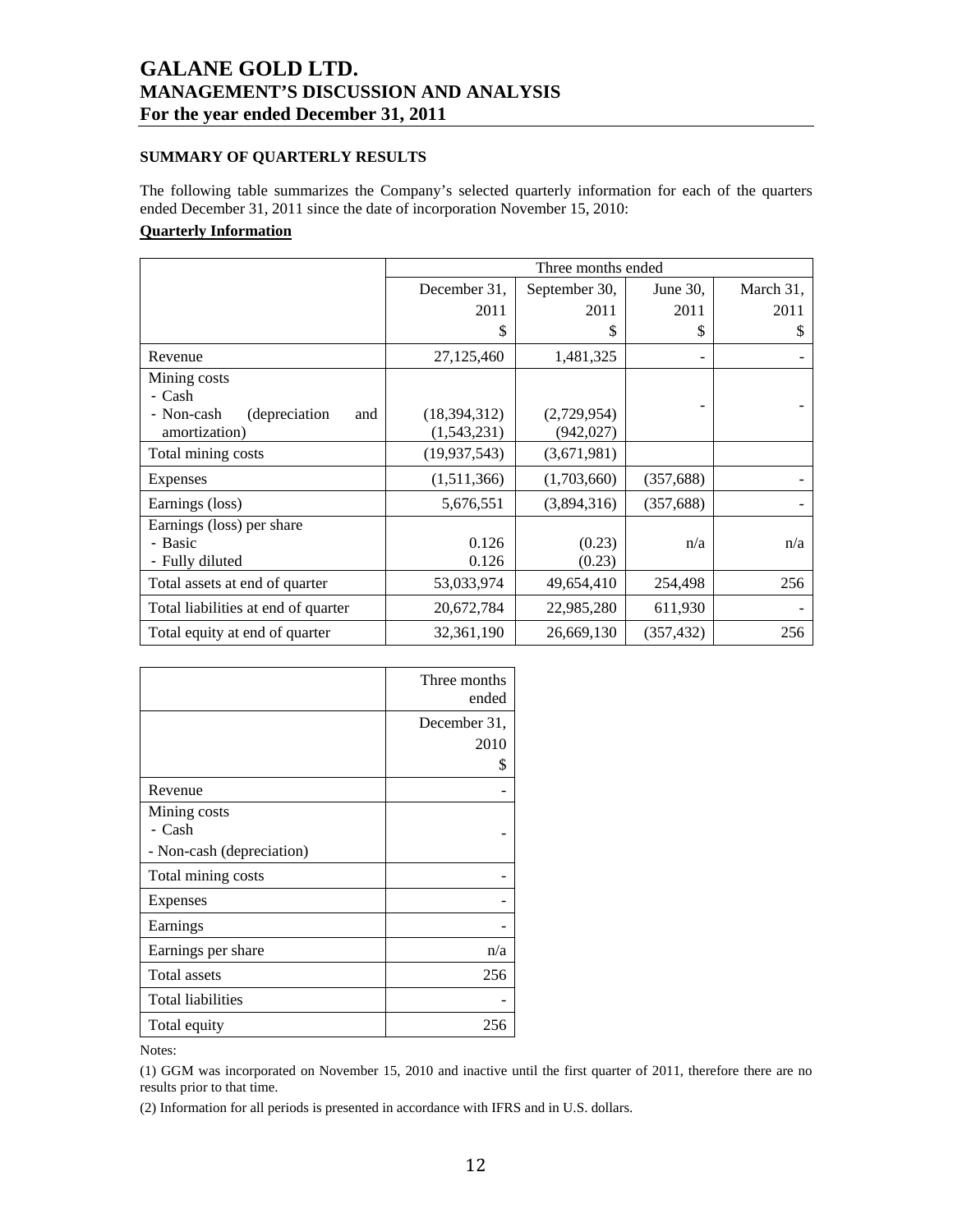## **SUMMARY OF QUARTERLY RESULTS** (continued…)

### **Discussion of fourth quarter of 2011:**

As discussed in the results section of the MD&A, prior to the eight months ended August 31, 2011, the Company was involved solely in the business of locating and negotiating acquisitions, thus discussions relating to quarter over quarter results are not meaningful. However, a discussion of the fourth quarter results as compared to the one month of mining operations included in the third quarter of 2011 is as follows:

### *Revenue:*

For the three months ended December 31, 2011, the Company generated \$27.1 million in revenue from the sale of 16,203 ounces of gold at an average price of \$1,674 per ounce. This represents an average per month of \$9.0 million in revenue from the sale of 5,401 ounces of gold at an average price of \$1,674 per ounce, as compared to the one month of operations in the previous quarter of \$1.5 million in revenue from the sale of 650 ounces of gold at an average price of \$1,814 per ounce.

### *Expenses:*

Mining Costs:

• Total cash costs for the mining operations before royalties for the three month period ending December 31, 2011 were \$15.95 million with 15,554 ounces of gold produced or \$1,025 per ounce (\$1,095 per ounce after royalties) as follows (in \$millions):

| Mining and processing       | \$14.230 |
|-----------------------------|----------|
| Mine administration         | 1.690    |
| Refining                    | .025     |
| Mine costs before royalties | \$15.945 |
| Royalties                   | 1.080    |
| Total mine costs            | \$17.025 |

• Key operating data for the fourth quarter of 2011:

|                                        | Three months to   |  |
|----------------------------------------|-------------------|--|
|                                        | December 31, 2011 |  |
| Total material mined (000 t)           | 4,450             |  |
| Strip ratio                            | 14.98             |  |
| Ore milled $(000 t)$                   | 281               |  |
| Ore mined (000 t)                      | 278.2             |  |
| Head grade $(g/t)$                     | 1.93              |  |
| Recovery $(\% )$                       | 87.4%             |  |
| Gold production (oz.)                  | 15,554            |  |
| Cash cost excluding royalties (\$/oz.) | \$1,025           |  |
| Royalties $(\frac{5}{oz})$             |                   |  |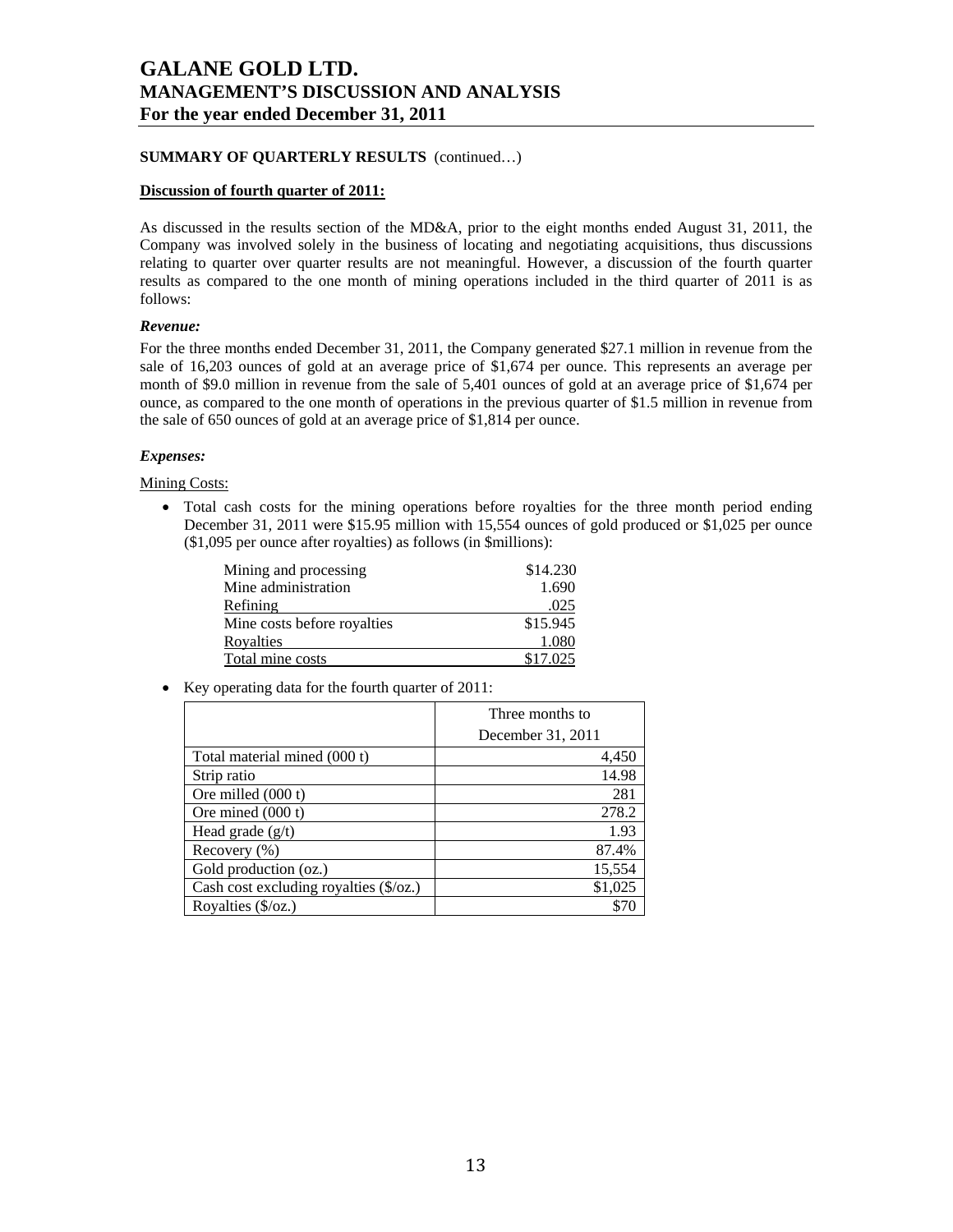## **SUMMARY OF QUARTERLY RESULTS** (continued…)

## **Discussion of fourth quarter of 2011 (continued…)**

#### Other expenses:

Corporate general and administration costs totaling \$519,091 in the three months ended December 31, 2011 (\$1,215,363 for the three months ended September 30, 2011 ("Q3 2011")) include the following:

- Corporate operating costs amounted to \$790,040 for the three months ending December 31, 2011 (\$356,763 Q3 2011). This total for the period was comprised of the following:
	- o Acquisition related costs were \$325,000 (\$81,790, Q3 2011);
	- o General corporate operating costs amounted to \$465,040 and include:
		- Legal and audit costs of \$294,212 (\$170,967, Q3 2011);
		- Management fees to officers of the Company of \$113,714 (\$99,950, Q3 2011);
		- With the commencement of active operations after the closing of the Acquisitions, the Company now incurs general and administration costs at its corporate head office along with the costs commensurate with being a public company. These costs amounted to \$57,114 in Q4 2011 (\$4,056, Q3 2011);
- The Company realized a reduction in share-based compensation of \$(320,144) from the combined effect of the following:
	- A reduction in the period of the expected life of the options awarded from 5 years to 2.5 years (\$209,880); and
	- the recovery of expenses relating to options previously issued that did not vest prior to departure of an employee (\$110,264); and
- Additional share-based compensation expense was recognized in Q4 2011 of \$49,195 (\$858,600, Q3 2011) for the value of 100,000 options that vested in the period (1,765,000 options vested, Q3 2011).

The Company experienced a gain on foreign exchange of \$720,026 for the period (\$(136,306), Q3 2011), primarily due to a slight increase in the value of the Canadian dollar against the U.S dollar, and a general strengthening of the U.S. dollar against the Botswana Pula for the fourth quarter of 2011.

As a result of an increase in the Company's share price from the date of the Acquisitions, the fair market value of warrants issued for the Acquisitions of \$1,443,904 (\$nil, Q3 2011) has been reflected as a financing cost. This amount, combined with interest of \$59,609 (\$19,632, Q3 2011) on long-term debt and \$174,425 in accretion expense (\$nil, Q3 2011), resulted in financing costs of \$1,677,938 in the fourth quarter of 2011 (\$19,632, Q3 2011).

In Q3 2011, the Company reflected a one time expense relating to the Carlaw Acquisition of \$397,342 being the excess of share consideration paid over the fair value of the identifiable assets. The Company had an insignificant amount of other income (\$888) in the fourth quarter of 2011 compared to \$64,997 in Q3 2011.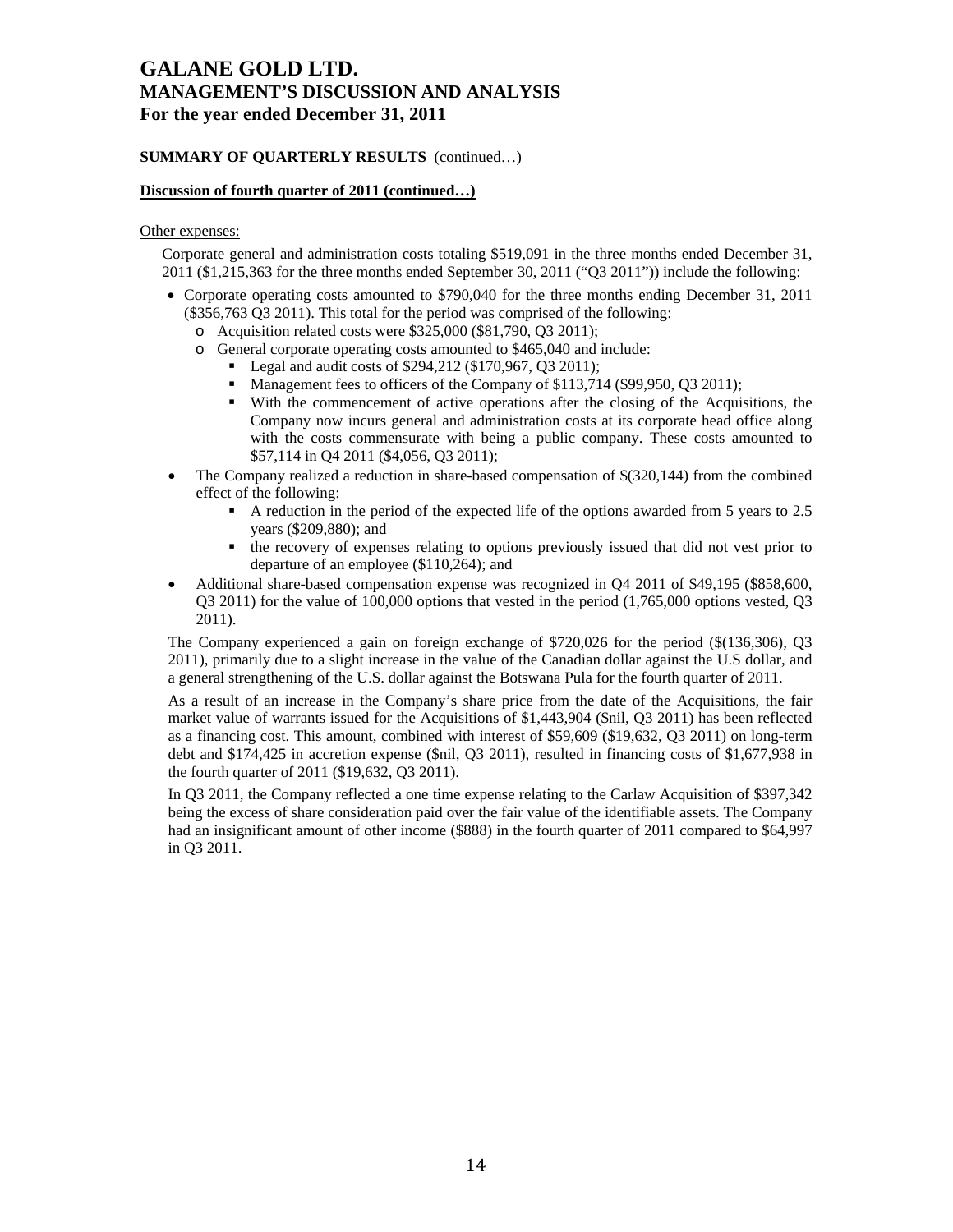## **SUMMARY OF FINANCIAL POSITION**

### **Selected Consolidated Statement of Financial Position Data:**

|                            | December 31, 2011 | December 31, 2010 |
|----------------------------|-------------------|-------------------|
|                            | S                 |                   |
| Total current assets       | 26,431,189        | 256               |
| Total current liabilities  | 7,196,711         |                   |
| Working capital            | 19,234,478        | 256               |
| Mining assets              | 26,602,785        |                   |
| Non-current liabilities    | 13,476,073        |                   |
| Total shareholders' equity | 32, 361, 190      | 256               |

As noted in the "Discussion of Operations" section, the Company completed two acquisitions in the year ended December 31, 2011, resulting in the acquisition of the following:

| • Working capital                  | 12,929,059               |
|------------------------------------|--------------------------|
| • Mining assets and ore stockpiles | 21,606,200               |
|                                    | $\frac{$}{9}$ 34,595,259 |

The Company also completed a financing of Common Shares and Common Share purchase warrants which, after payment of the cash consideration for the Acquisitions and the costs of the financing, generated \$2,479,607 in working capital.

The Company generated, through general business activity, \$6,234,201 in working capital to fund future operations and provide funds for capital expenditures (totaling \$2,408,389) for a net increase of \$3,825,812 in the four months since the closing of the Acquisitions.

In addition to the above, the Company issued non-cash debt consideration of \$3,800,000 to close the Acquisitions.

As a result, the Company had working capital at December 31, 2011 of \$19,234,478 to meet its ongoing obligations.

## **LIQUIDITY AND CAPITAL RESOURCES**

The Company defines capital as consisting of shareholder's equity, being comprised of issued capital stock, contributed surplus and deficit and long term debt. The Company's objectives when managing capital are primarily to support the creation of shareholder value, but also to ensure that the Company is able to meet its financial obligations as they become due. The Company has not declared or paid any dividends on its Common Shares.

In order to fund the business activities intended in its current business plan, management expects that the Company's mining operations will continue to provide positive cash flow from its operations that is more than sufficient to support its corporate expenses, capital expenditure requirements and exploration activities. As described in the "Discussion of Operations" section, at December 31, 2011, the Company had \$19,234,478 in working capital and generated \$366,178 (\$6,631,640 after the sale of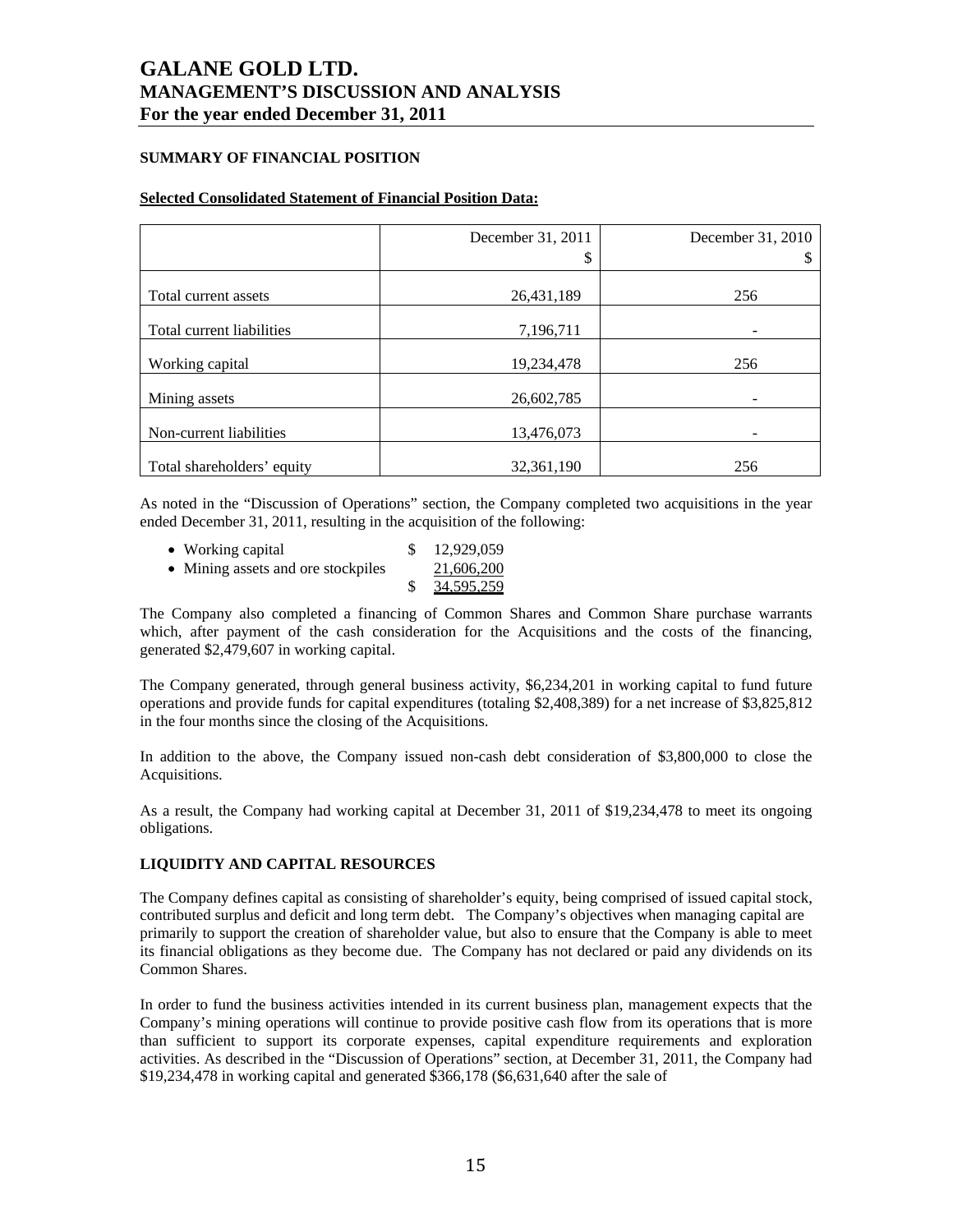## **LIQUIDITY AND CAPITAL RESOURCES (continued…)**

gold produced in December 2011 of \$6,265,462 the proceeds from which were received on January 3, 2012) in cash flow from operations for the period from August 30, 2011 (the date Gallery was acquired) to December 31, 2011. A continuation of these results is expected to provide sufficient capital to the Company to fund annual operating expenses, capital commitments budgeted at \$6.0 million and the exploration program contemplated from the NLE Acquisition of \$3.4 million.

The revenue of the Company is dependent upon the spot price of gold. At the current level of operating costs, the Company would continue to generate positive cash flow from operations even if there was a 20% reduction in the spot price of gold.

The Company's officers and senior management take full responsibility for managing the Company's capital and do so through quarterly meetings and regular review of financial information. The Company's Board of Directors is responsible for overseeing this process.

## **ENVIRONMENTAL DISCUSSION**

The mining activities of the Company can give rise to obligations for site restoration and rehabilitation. Restoration and rehabilitation work can include land rehabilitation and site restoration. The extent of work required and the associated costs are dependent on the requirements in the local jurisdiction and the interpretations of the requirements by relevant authorities.

Provision for the cost of the Company's restoration and rehabilitation program is recognized at the time that environmental disturbance occurs. When the extent of disturbance increases over the life of an operation, the provision is increased accordingly. Costs included in the provision encompass obligated and reasonably estimable restoration and rehabilitation activity expected to occur progressively over the life of the operation and at the time of closure in connection with disturbances at the reporting date. Routine operating costs that may impact the ultimate restoration and rehabilitation activities such as waste material handling conducted as an integral part of a mining or production process are not included in the provision. Costs arising from unforeseen circumstances, such as the contamination caused by unplanned discharges, are recognized as an expense and liability when the event gives rise to an obligation that is probable and capable of reliable estimation.

Restoration and rehabilitation provisions are measured at the expected value of future cash flows, discounted to their present value and determined according to the probability of alternative estimates of cash flows occurring for each operation. Discount rates used are the ones most appropriate for the location of the mine. Significant judgments and estimates are involved in forming expectations of future activities and the amount and timing of the associated cash flows. Those expectations are formed based on existing environmental and regulatory requirements. As at December 31, 2011, the amount reflected in the Company's restoration and rehabilitation provision is \$4,985,731 (on an undiscounted basis, the total payments are estimated at \$6,943,747).

The value of the provision is progressively increased over time as the effect of discounting unwinds, creating an expense recognized as part of finance costs. Potential changes in the laws and regulations could have an adverse risk on the actual restoration costs that the Company could incur in the future.

## **FINANCIAL INSTRUMENTS**

The Company's financial instruments consist of cash, trade and other receivables, accounts payable and accrued liabilities, interest bearing loans and borrowing, and warrants denominated in foreign currencies. The fair value of the Company's trade and other receivables, and accounts payable and accrued liabilities approximate their carrying value, which is the amount disclosed on the balance sheet dates due to their short-term maturities or ability of prompt liquidation. Cash, under the fair value hierarchy, is based on level-one quoted prices in active markets for identical assets or liabilities. The Company's other financial instruments, specifically interest bearing loans and borrowings and warrants denominated in foreign currency are valued amortized cost using the effective interest rate method.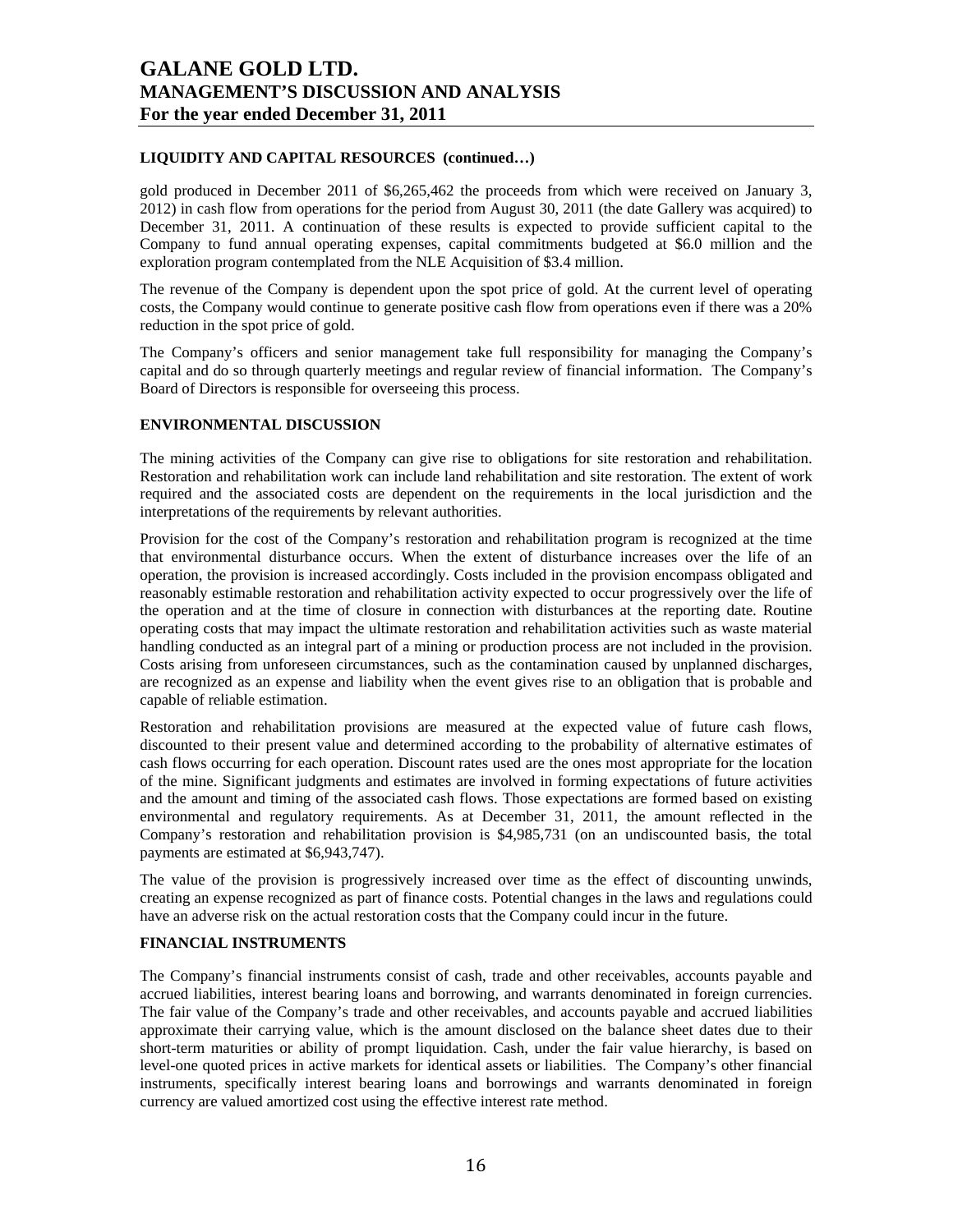## **FINANCIAL INSTRUMENTS (continued…)**

Strategic and operational risks are risks that arise if the Company fails to identify opportunities and/or threats arising from changes in the markets in which the Company operates. These strategic opportunities or threats arise from a range of factors that might include changing economic and political circumstances and regulatory developments and competitor actions. These risk factors are more fully addressed in the "Risks and Uncertainties" section of this MD&A.

Credit risk is the risk that one party to a financial instrument will cause a loss for the other party by failing to discharge an obligation. The Company is subject to normal industry credit risks. The Company's current trade receivables are from a reputable customer for the purchase of the gold it produces, and other receivable balance consists of amounts outstanding on tax credits from governmental authorities, each of which are expected to be paid in the near term at face value. The Company's exposure to credit risk is minimal.

Liquidity risk is the risk that an entity will encounter difficulty in meeting obligations associated with financial liabilities. The Company's approach to managing liquidity risk is to ensure that it will have sufficient liquidity to meet liabilities when due. As at December 31, 2011, the Company had a cash, gold inventory and receivables balance of \$26,431,189 (December 31, 2010: \$256) to settle current liabilities of \$7,196,711 (December 31, 2010: \$nil). All of the Company's financial liabilities have contractual maturities of less than 30 days and are subject to normal trade terms. The Company has sufficient working capital to meet its short-term business requirements. See "Liquidity and Capital Resources" section for further commentary on the Company's liquidity risks.

Interest risk is the risk that the fair value of future cash flows will fluctuate as a result of changes in market risk. The Company's sensitivity to interest rates is currently immaterial.

Currency risk is the risk that the fair value or future cash flows of a financial instrument will fluctuate because of changes in foreign exchange rates. The Company's operations are in Botswana and Canada and its functional currency is U.S. dollars. The international nature of the Company's operations results in foreign exchange risk as transactions are denominated in foreign currencies, including the Botswana Pula, the South African Rand and Canadian Dollars. The operating results and the financial position of the Company are reported in U.S. dollars. The fluctuations of the operating currencies in relation to the U.S. dollar will, consequently, have an impact upon the reported results of the Company and may also affect the value of the Company's assets and liabilities.

Market risk is the risk that the fair values or future cash flows of the Company will fluctuate because of changes in market commodity rates. The Company's efforts are currently focused on the production of gold. As such, the Company's future cash flows and valuation of its future mineral assets will be exposed to market risk on the price fluctuations of gold as a commodity.

### **ISSUED AND OUTSTANDING SHARE CAPITAL**

The Company's authorized capital consists of an unlimited number of Common Shares, of which 48,233,000 Common Shares are issued and outstanding as of the date of this MD&A. On a diluted basis, the Company has 66,911,258 Common Shares outstanding as of the date of this MD&A, assuming the exercise of 14,650,528 outstanding warrants, 1,888,980 outstanding agent's warrants, 2,127,500 outstanding stock options pursuant to the Company's stock option plan and 11,250 outstanding stock options issued to an eligible charitable organization.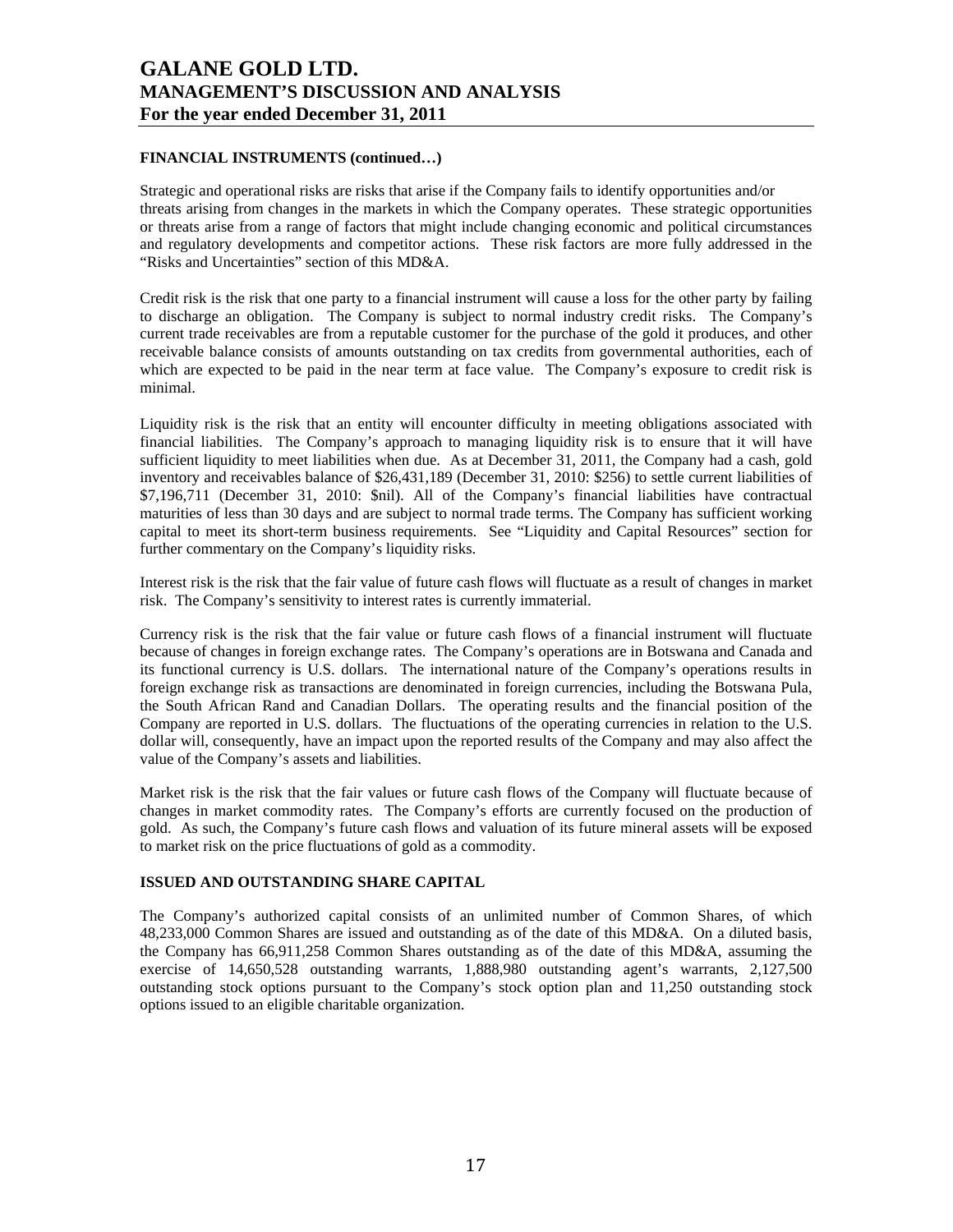## **TRANSACTIONS WITH RELATED PARTIES**

During the year ended December 31, 2011, the following related party transactions occurred:

- Philip Condon, the Company's CEO and Miniera Group Limited (a consulting company owned by Philip Condon):
	- o Management fees of \$134,454 were paid in cash to Miniera Group Limited under its contract for the provision of the CEO services of Philip Condon;
	- o Miniera Group Limited subscribed for and purchased 120,000 common shares and warrants to purchase up to 60,000 common shares as part of the GGM Private Placement, at a cost of CDN\$0.80 per share and warrant;
- Ravi Sood, the Company's Chairman:
	- o Mr. Sood subscribed for and purchased 1,250,000 common shares and warrants to purchase up to 625,000 common shares as part of the GGM Private Placement, at a cost of CDN\$0.80 per share and warrant;
- Donald Cameron, the Company's CFO and InHouseCFO Inc. (a consulting company controlled by Donald Cameron):
	- o Management fees of \$23,460 and accounting fees of \$5,865 were paid in cash to InHouseCFO Inc. under its contract for the provision of the CFO services of Donald Cameron;
- Amar Bhalla, a director of the Company and Capit Investment Corp. (an investment company controlled by Amar Bhalla):
	- o Capit Investment Corp. subscribed for and purchased 468,750 common shares and warrants to purchase up to 234,375 common shares as part of the GGM Private Placement, at a cost of CDN\$0.80 per share and warrant;
- Ian Egan, a director of the Company and Nagermir Pty Ltd. (a trust of which Ian Egan is a beneficiary):
	- o Nagermir Pty Ltd. subscribed for and purchased 125,000 common shares and warrants to purchase up to 62,500 common shares as part of the GGM Private Placement, at a cost of CDN\$0.80 per share and warrant;
- Charles Byron, a director of the Company:
	- o The Company paid rent of \$6,100 for office premises to Great African Services (Pty) Ltd., a company owned by a consortium of individuals that includes Charles Byron, a director of the Company;
	- o The Company paid CDN\$12,000 in cash and issued 1,500,000 Common Shares to Mr. Byron on the closing of the NLE Acquisition, as he was a shareholder of NLE;
	- o Mr. Byron is entitled to receive CDN\$192,000 in principal plus interest at 6% for his proportionate share of the note payable issued as part of the NLE Acquisition, and Mr. Byron is also entitled to 4,200,000 of the 8,750,000 Common Shares that are potentially issuable pursuant to the NLE Acquisition;
- Management fees of \$55,750 were paid to RKG Consulting Ltd. under its contract for the provision of CFO services of the former CFO of the company, Rajat Ganguly; and
- IAMGOLD, a shareholder with significant influence, by holding in excess of 20% of the Common Shares of the Company:
	- o The Company had the following transactions with IAMGOLD as a result of the Gallery Acquisition:
		- Issued 21,875,000 Common Shares and 1,265,253 IAMGOLD Warrants, which on the closing of the NLE Acquisition on April 10, 2012 increased to 4,377,778 IAMGOLD Warrants;
		- Issued an interest bearing note of \$3,800,000 pursuant to the Gallery Acquisition;
		- Paid cash of \$6,559,462 (net of amount acquired from Gallery); and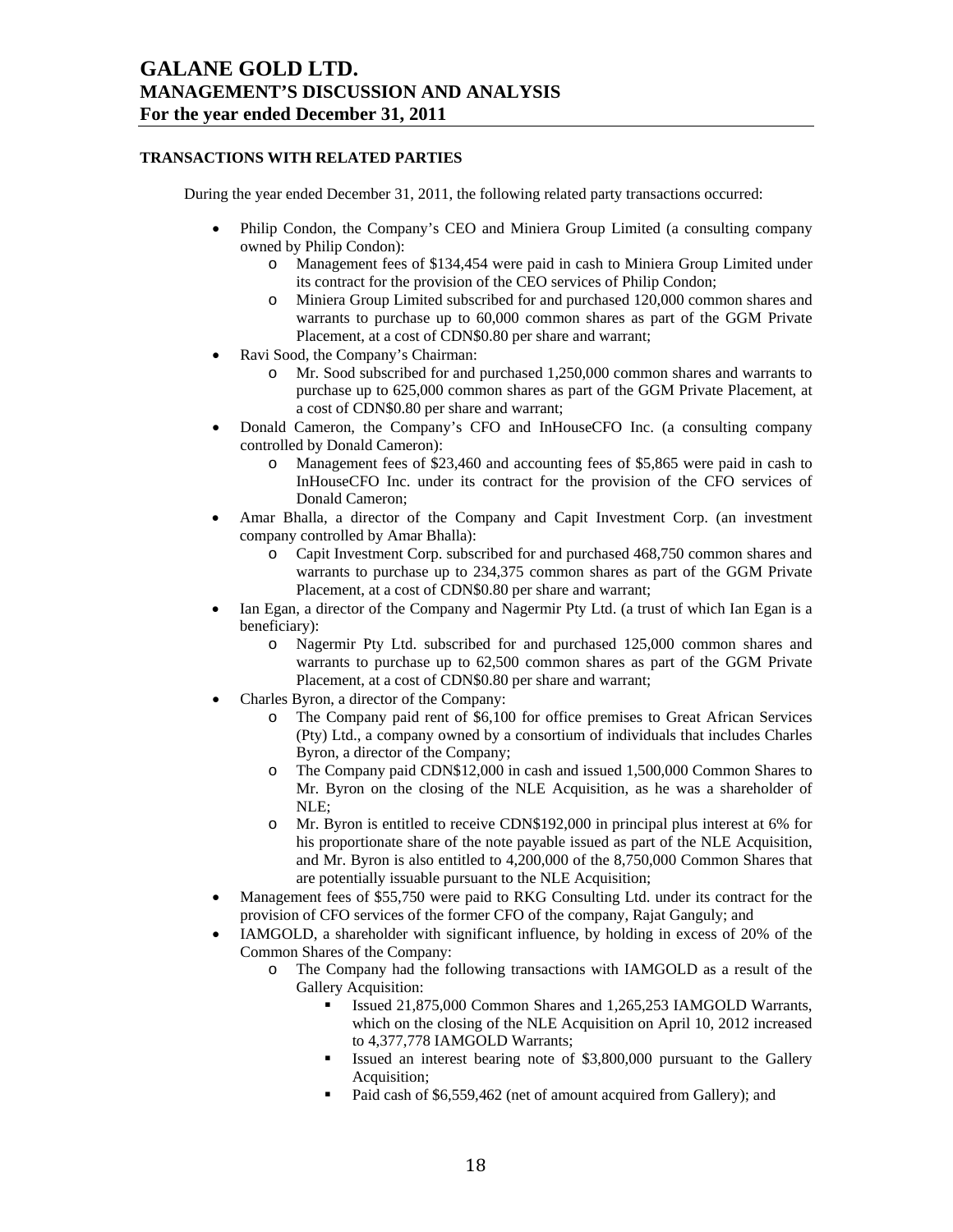### **TRANSACTIONS WITH RELATED PARTIES (continued…)**

o The Company accrued and paid \$79,241 in cash in interest on the interest bearing note to IAMGOLD.

At December 31, 2011, \$14,560 (2010 \$nil) was payable by the Company to Mr. Sood for reimbursement of out-of-pocket operating expenses he incurred during the fourth quarter of 2011.

The remuneration of directors and other members of key management personnel during the year ended December 31, 2011 is as follows:

|                          | Year Ended<br>December 31,<br>2011 |         |
|--------------------------|------------------------------------|---------|
| <b>Salaries</b>          | \$                                 | 116,000 |
| Management fees          |                                    | 213,755 |
| Share-based compensation |                                    | 587,651 |
|                          | S                                  | 917,406 |

### **CHANGES IN ACCOUNTING POLICIES**

#### **Current accounting changes**

*Consolidated financial statements (Section 1601) and non-controlling interests (Section 1602)* 

As the Company commenced business during this fiscal year there have been no changes in accounting policies.

#### **New Standards and Interpretations not yet adopted**

There are a number of new standards and interpretations that the Company will be required to adopt. Details are as follows:

#### **(a) IFRS 9 – Financial instruments**

The IASB has issued IFRS 9, Financial Instruments, which is a four-part project proposed to replace IAS 39, Financial Instruments: Recognition and Measurement. IFRS 9 is effective for annual periods beginning on or after January 1, 2015. The first part of this project provides new guidance for the classification and measurement of financial assets and liabilities. The Company is in the process of evaluating the impact of the change to its consolidated financial statements based on the characteristics of its financial instruments.

#### **(b) IFRS 10 – Consolidated Financial Statements**

In May 2011, the IASB issued IFRS 10 *Consolidated Financial Statements*, which is effective for annual periods beginning on or after January 1, 2013. IFRS 10 replaces the guidance in IAS 27 *Consolidated and Separate Financial Statements* and SIC-12 *Consolidation – Special Purpose Entities*. IFRS 10 provides a single model to be applied in the control analysis for all investees, including entities that currently are SPEs in the scope of SIC-12. In addition, the consolidation procedures are carried forward substantially unmodified from IAS 27 (2008). The Company intends to adopt IFRS 10 in its financial statements for the annual period beginning on January 1, 2013. The Company does not expect IFRS 10 to have a material impact on the financial statements.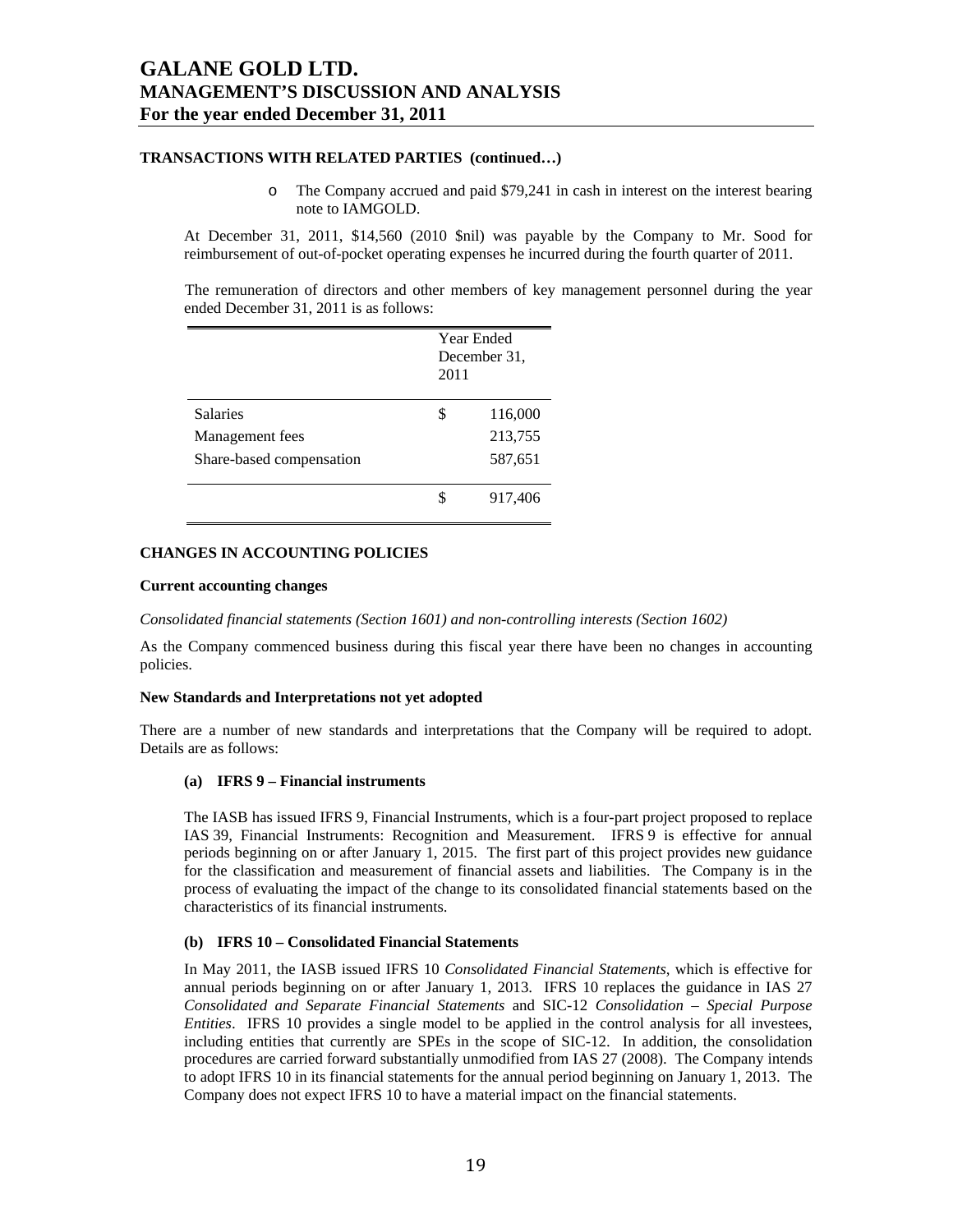## **CHANGES IN ACCOUNTING POLICIES** (continued…)

#### **New Standards and Interpretations not yet adopted** (cont'd)

### **(c) IFRIC 20 – Stripping costs in the production phase of a surface mine**

IFRIC 20 provides guidance on the accounting for the costs of stripping activity in the production phase of surface mining when two benefits accrue to the entity from the stripping activity: usable ore that can be used to produce inventory and improved access to further quantities of material that will be mined in future periods. IFRIC 20 is applicable for annual periods beginning on or after January 1, 2013 and early application is permitted. The Company is in the process of evaluating the requirements of the new standard.

### **(d) IFRS 12 – Disclosure of Interests in Other Entities**

The IASB issued IFRS 12 *Disclosure of Interests in Other Entities*, which is effective for annual periods beginning on or after January 1, 2013, with early adoption permitted. IFRS 12 contains the disclosure requirements for entities that have interests in subsidiaries, joint arrangements (i.e. joint operations or joint ventures), associates and/or unconsolidated structured entities. The Company intends to adopt IFRS 12 in its financial statements for the annual period beginning on January 1, 2013. When applied, it is expected that the amendment to IFRS 12 will increase the current level of disclosure of interests in other entities.

#### **(e) IFRS 13 – Fair Value Measurement**

The IASB published IFRS 13 *Fair Value Measurement*, which is effective prospectively for annual periods beginning on or after January 1, 2013. IFRS 13 replaces the fair value measurement guidance contained in individual IFRSs with a single source of fair value measurement guidance. The Company intends to adopt IFRS 13 prospectively in its financial statements for the annual period beginning on January 1, 2013. The extent of the impact of adoption of IFRS 13 has not yet been determined.

### **International Financial Reporting Standards ("IFRS")**

In February 2008, the Canadian Accounting Standards Board confirmed that Canadian publicly accountable enterprises would be required to adopt IFRS for financial periods beginning on and after January 1, 2011. The Financial Statements include full disclosure of the Company's accounting policies in accordance with IFRS policies in Note 3 therein.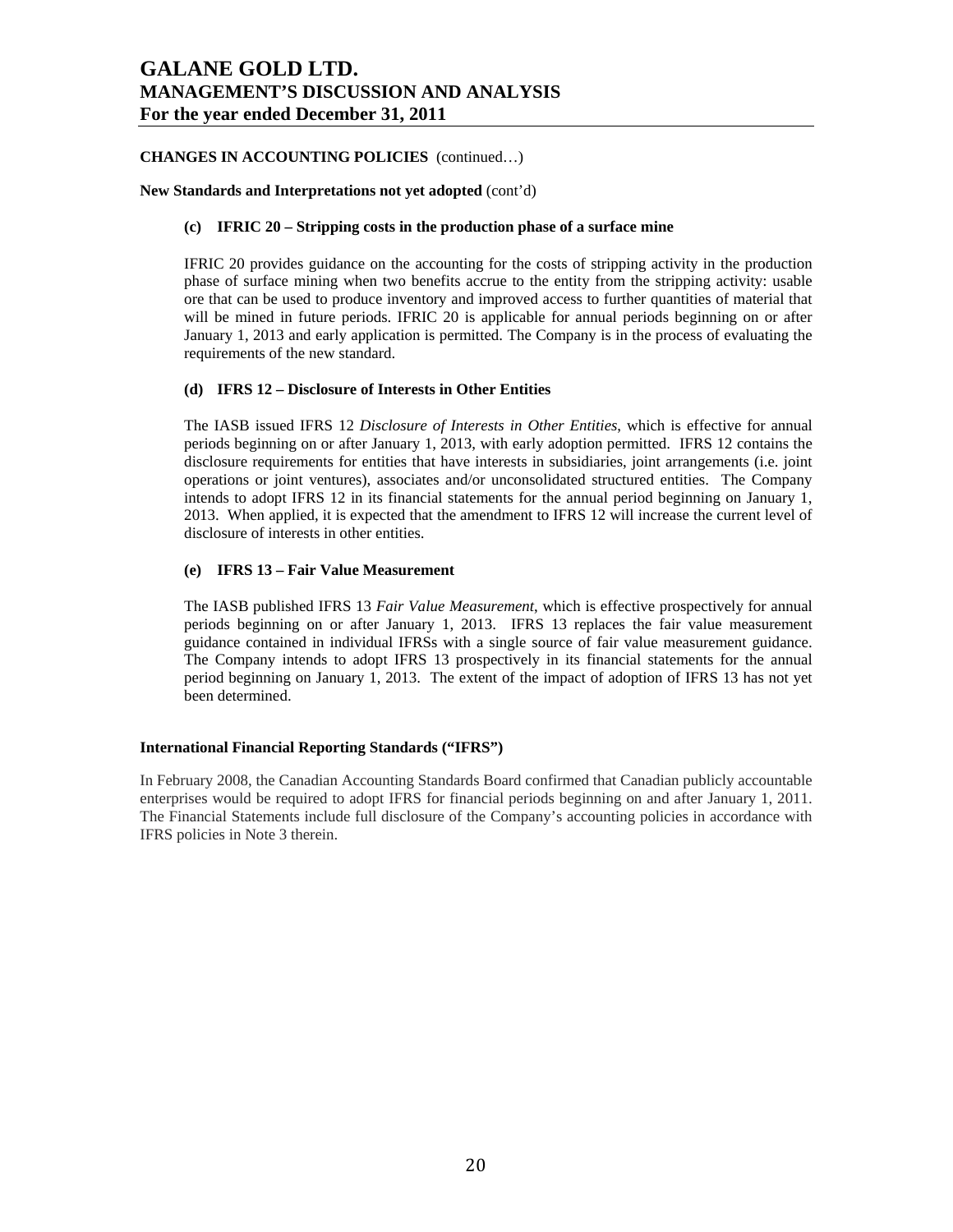## **COMMITMENTS**

As at the date of this MD&A, the Company had the following commitments:

Royalty expenses:

Production from the Mupane operation is subject to third party royalties (included in mining costs) of 5% of revenues based on market prices at the date of shipment. During the year ended December 31, 2011, the Company paid \$1,442,264 in royalties (2010 - \$nil).

Operating contractual obligations:

The Company has operating lease obligations which relate to obligations in 2011 for land operating lease agreements as follows:

| $\bullet$ | Incurred since the Acquisitions date to December 31, 2011 | \$139.905 |
|-----------|-----------------------------------------------------------|-----------|
|           | • To be incurred in 2012                                  | \$306.099 |
|           | • To be incurred $2013-2016$                              | \$241,609 |

Claims:

The Company is subject to one known employment-related litigation action, and outside legal advisors have assessed the potential outcome of the litigation. At this time it has been determined that any potential payment will not be material. The Company is also subject to the possibility of revised tax assessments for some years. The Company does not believe that, should unfavourable decisions arise from any review of its tax filings, that any amount it might be required to pay will be material. No amounts have been provided for in the financial statements.

#### **OFF-BALANCE SHEET ARRANGEMENTS**

The Company currently has no off-balance sheet arrangements.

### **SUBSEQUENT EVENTS**

Other than the completion of the NLE Acquisition, the Company had no other reportable events occur subsequent to December 31, 2011.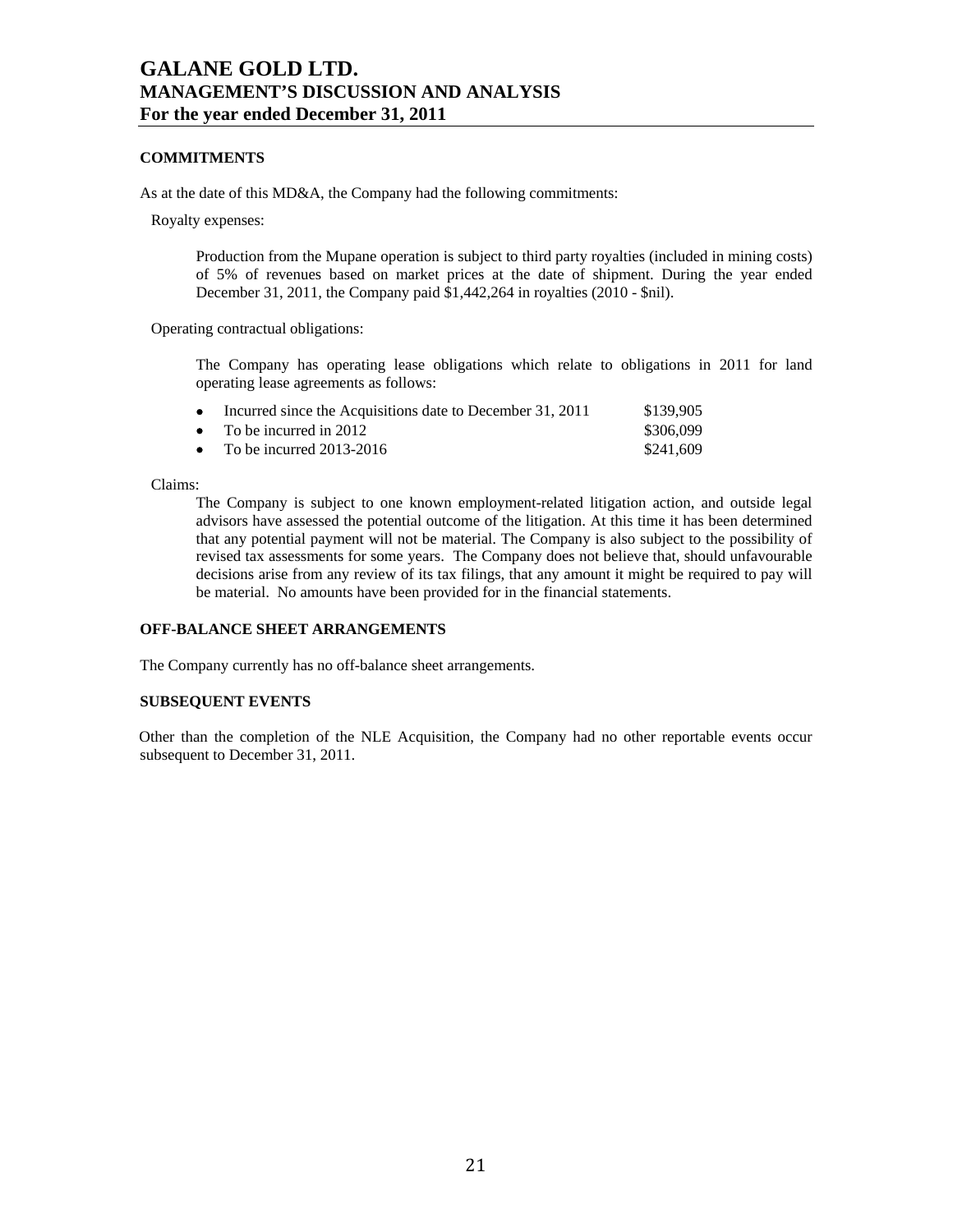### **RISKS AND UNCERTAINTIES**

There are a number of risk factors that could cause future results to differ materially from those described herein. The risks and uncertainties described herein are not the only ones the Company faces. Additional risks and uncertainties, including those that the Company does not know about now or that it currently deems immaterial, may also adversely affect the Company's business.

### **Risk Factors relating to the Business of Galane**

#### *Galane depends on a single mineral project*

The Mupane Property is Galane's only material property and accounts for all of Galane's current mineral resources and reserves and the potential for the future generation of revenue under the current work program. Any adverse development affecting the progress of the Mupane Property such as, but not limited to, unusual and unexpected geologic formations, seismic activity, rock bursts, cave-ins, flooding and other conditions involved in the drilling and removal of material, any of which could result in damage to, or destruction of, mines and other producing facilities, damage to life or property, environmental damage, hiring suitable personnel and engineering contractors, or securing supply agreements on commercially suitable terms, may have a material adverse effect on the Company's financial performance and results of operations.

## *Gold price volatility may affect the future production, profitability, financial position and financial condition of the Company*

The development and success of the Mupane Property is primarily dependent on the future price of gold. Gold prices are subject to significant fluctuation and are affected by a number of factors which are beyond the control of the Company. Such factors include, but are not limited to, interest rates, exchange rates, inflation or deflation, fluctuation in the value of the United States dollar and foreign currencies, global and regional supply and demand, and the political and economic conditions of major gold-producing countries throughout the world. The price of gold and other precious metals has fluctuated widely in recent years, and future serious price declines could cause continued development of, and commercial production from, the Company's properties to be impracticable or uneconomic. Depending on the price of gold, projected cash flow from planned mining operations may not be sufficient and the Company could be forced to discontinue development and may lose its interest in, or may be forced to sell, some of its properties. Future production from the Company's mining properties is dependent on gold prices that are adequate to make these properties economically viable.

Furthermore, reserve calculations and life-of-mine plans using significantly lower gold prices could result in material write-downs of the Company's investment in mining properties and increased amortization, reclamation and closure charges. In addition to adversely affecting the Company's mineral reserve estimates and its financial condition, declining commodity prices can impact operations by requiring a reassessment of the feasibility of a particular project. Such a reassessment may be the result of a management decision or may be required under financing arrangements related to a particular project. Even if the project is ultimately determined to be economically viable, the need to conduct such a reassessment may cause substantial delays or may interrupt operations until the reassessment can be completed.

Fluctuations in gold prices may materially adversely affect the Company's financial performance or results of operations. If the world market price of gold was to drop and the prices realized by the Company on gold sales were to decrease significantly and remain at such a level for any substantial period, the profitability of the Company and cash flow would be negatively affected. The world market price of gold has fluctuated widely during the last several years. If the market price of gold falls significantly from its current level, the mine development projects may be rendered uneconomic and the development of the mine projects may be suspended or delayed.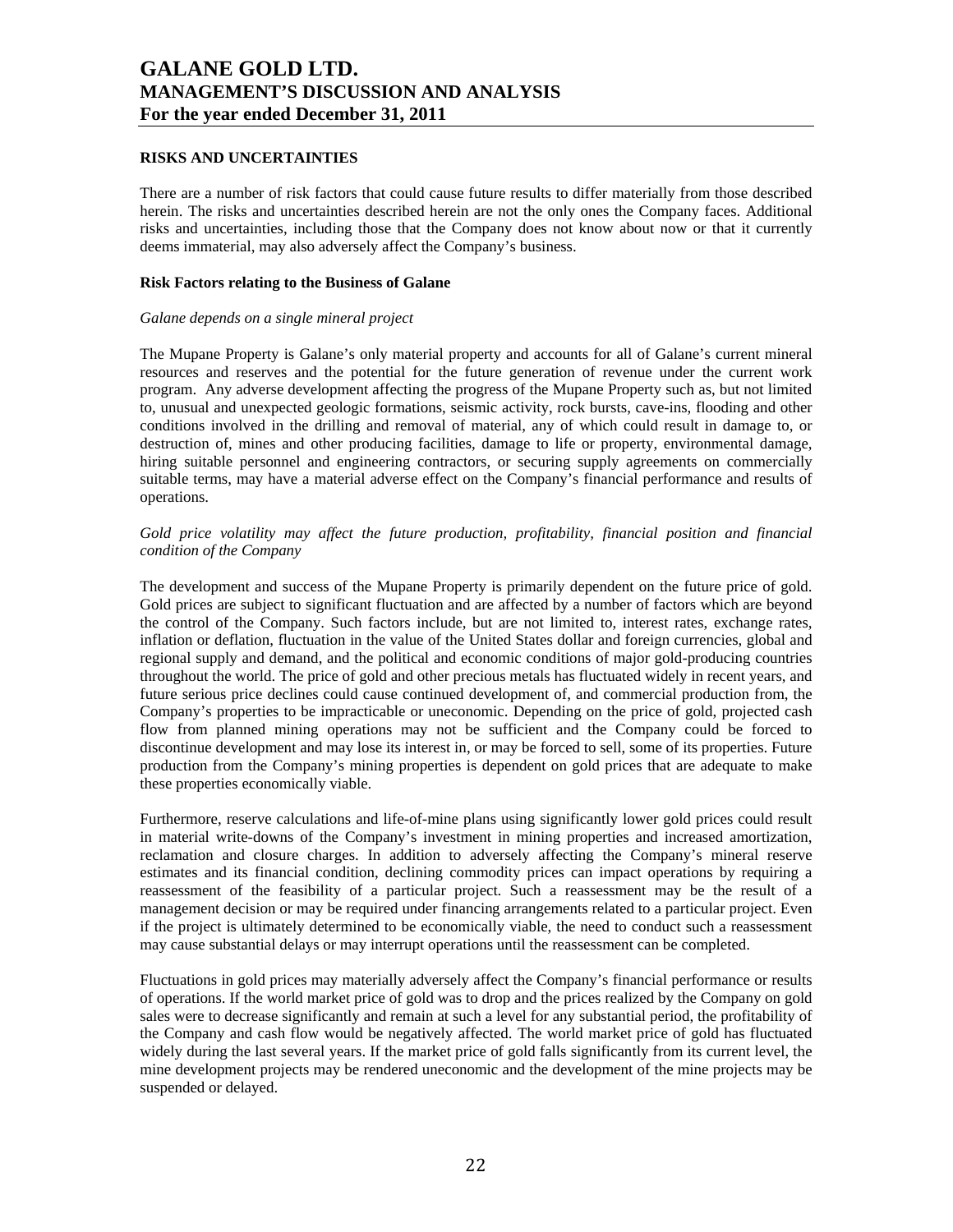*Foreign investments and operations are subject to numerous risks associated with operating in foreign jurisdictions* 

The Company conducts its mining, development and exploration activities in Botswana. The Company's foreign mining investments are subject to the risks normally associated with the conduct of business in foreign countries. The occurrence of one or more of these risks could have a material and adverse effect on the Company's profitability or the viability of its affected foreign operations, which could have a material and adverse effect on the Company's future cash flows, earnings, results of operations and financial condition.

Risks may include, among others, labour disputes, invalidation of governmental orders and permits, corruption, uncertain political and economic environments, sovereign risk, war (including in neighbouring states), civil disturbances and terrorist actions, arbitrary changes in laws or policies of particular countries, the failure of foreign parties to honour contractual relations, corruption, foreign taxation, delays in obtaining or the inability to obtain necessary governmental permits, opposition to mining from environmental or other non-governmental organizations, limitations on foreign ownership, limitations on the repatriation of earnings, limitations on gold exports, instability due to economic under-development, inadequate infrastructure and increased financing costs. In addition, the enforcement by the Company of its legal rights to exploit its properties may not be recognized by the government of Botswana or by its court system. These risks may limit or disrupt the Company's operations, restrict the movement of funds or result in the deprivation of contractual rights or the taking of property by nationalization or expropriation without fair compensation.

The economy and political system of Botswana should be considered by investors to be less predictable than those in countries in which the majority of investors are likely to be resident. The possibility that the current, or a future, government may adopt substantially different policies, take arbitrary action which might halt production, extend to the re-nationalization of private assets or the cancellation of contracts, the cancellation of mining and exploration rights and/or changes in taxation treatment cannot be ruled out, the happening of any of which could result in a material and adverse effect on the Company's results of operations and financial condition.

### *The Company may experience regulatory, consent or permitting delays*

The business of mineral exploration, project development, mining and processing is subject to various national and local laws and plans relating to: permitting and maintenance of title; environmental consents; taxation; employee relations; heritage/historic matters; health and safety; royalties; land acquisition; and other matters.

There is a risk that the necessary permits, consents, authorizations and agreements to implement planned exploration, project development, or mining may not be obtained under conditions or within time frames that make such plans economic, that applicable laws, regulations or the governing authorities will change or that such changes will result in additional material expenditures or time delays.

#### *The Company's exploration, development and mining activities are situated entirely in a single country*

The Company conducts its exploration, development and mining activities entirely in Botswana. Galane believes that the Government of Botswana supports the development of natural resources. There is no assurance that future political and economic conditions in Botswana will not result in the Government of Botswana adopting different policies respecting foreign development and ownership of mineral resources. Any such change in policy may result in changes in laws affecting ownership of assets, land tenure and mineral concessions, taxation, royalties, rates of exchange, environmental protection, labour relations, repatriation of income and return of capital, which may affect both the Company's ability to undertake exploration and development activities in respect of future properties as well as its ability to continue to explore, develop and mine those properties in respect of which it has obtained mineral exploration rights to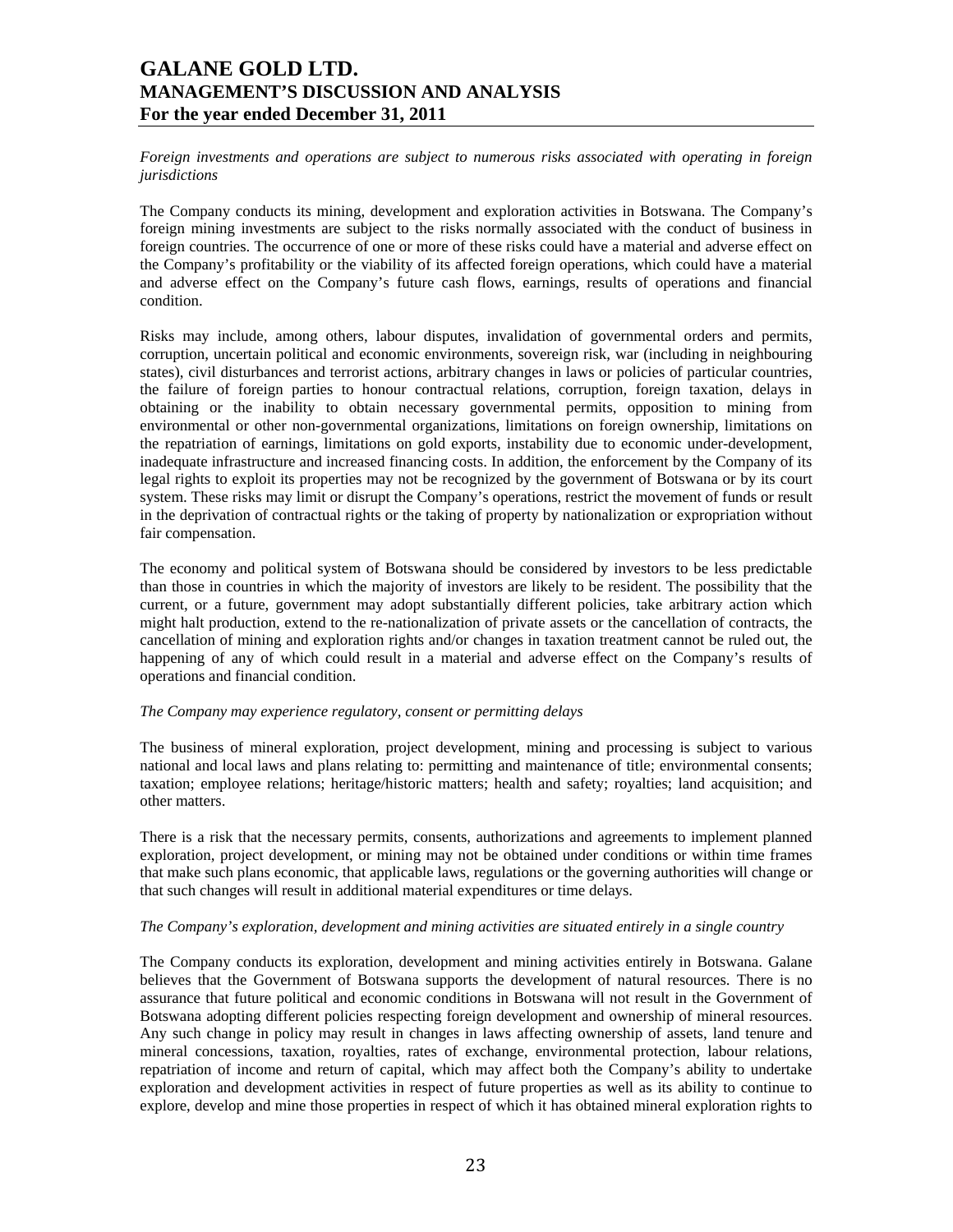date.

## *The Company relies on its management team and outside contractors, and the loss of one or more of these persons may adversely affect Galane*

The success of the operations and activities of the Company is dependent to a significant extent on the efforts and abilities of its management and outside contractors. Investors must be willing to rely to a significant extent on management's discretion and judgment, as well as the expertise and competence of outside contractors. Galane does not have in place formal programs for succession of management and training of management, nor does it hold key person insurance on these individuals. The loss of one or more of these key employees or contractors, if not replaced, could adversely affect the Company's profitability, results of operations and financial condition.

#### *Inferred mineral resources are uncertain and their economic viability cannot be assured*

Inferred mineral resources cannot be converted into mineral reserves as the ability to assess geological continuity is not sufficient to demonstrate economic viability. Due to the uncertainty which may attach to inferred mineral resources, there is no assurance that inferred mineral resources will be upgraded to resources with sufficient geological continuity to constitute proven and probable mineral reserves as a result of continued exploration.

## *Galane's insurance coverage does not cover all of its potential losses, liabilities and damages related to its business and certain risks are uninsured or uninsurable*

Galane's business is subject to a number of risks and hazards generally, including adverse environmental conditions, industrial accidents, labour disputes or slowdowns, unusual or unexpected geological conditions, ground or slope failures, cave-ins, changes in the regulatory environment or laws, and natural phenomena such as inclement weather conditions, floods and earthquakes. Such occurrences could result in damage to mineral properties or production facilities, personal injury or death, environmental damage to Galane's properties or the properties of others, delays in development or mining, monetary losses and possible legal liability.

Although the Company maintains insurance to protect against certain risks in such amounts as it considers to be reasonable, its insurance does not cover all the potential risks associated with its operations. The Company may also be unable to maintain insurance to cover certain risks at economically feasible premiums. Insurance coverage may not continue to be available or may not be adequate to cover any resulting liability. Moreover, insurance against risks such as environmental pollution or other hazards as a result of exploration and production is not generally available to Galane or to other companies in the mining industry on acceptable terms. The Company might also become subject to liability for pollution or other hazards which may not be insured against or which the Company may elect not to insure against because of premium costs or other reasons. Losses from these events may cause the Company to incur significant costs that could have a material adverse effect upon its financial performance and results of operations.

The mining industry is subject to significant risks and hazards, including environmental hazards, industrial accidents, unusual or unexpected geological conditions, labour force disruptions, unavailability of materials and equipment, weather conditions, pit wall failures, rock bursts, groundfalls, slope failures, cave-ins, flooding, seismic activity, water conditions and gold bullion losses and other natural or man-provoked incidents that could affect the mining of ore, most of which are beyond the Company's control. These risks and hazards could result in: damage to, or destruction of, mineral properties or production facilities; personal injury or death; environmental damage; delays in mining; and monetary losses and possible legal liability. As a result, production may fall below historic or estimated levels and the Company may incur significant costs or experience significant delays that could have a material adverse effect on the Company's financial performance, liquidity and results of operations. To minimize risks in these areas, the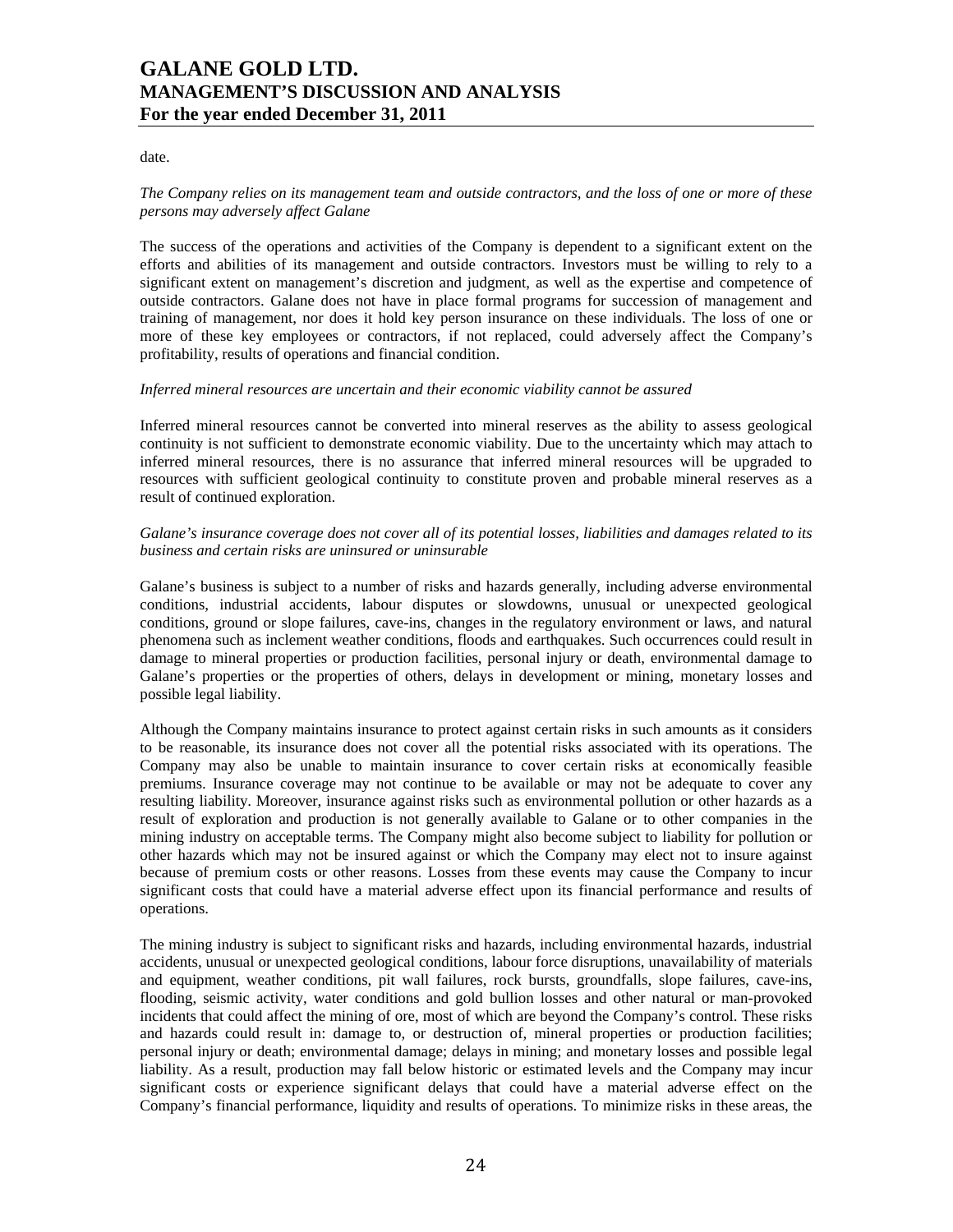Company provides training programs for employees and has joint management-worker committees to review work practices and environment.

### *Currency fluctuations may affect the costs that the Company incurs in its operations*

The revenue from financing activities will be received in Canadian dollars while a significant portion of its operating expenses will be incurred in United States dollars, Botswana Pulas and other foreign currencies. From time to time, the Company will borrow funds and will incur capital expenditures that are denominated in foreign currency. Gold is sold throughout the world, based principally on a U.S. dollar price, but as stated above, a portion of the Company's operating expenses are incurred in non-U.S. dollar currencies. The appreciation of non-U.S. dollar currencies in those countries where the Company has mining, exploration and/or development operations against the U.S. dollar would increase the costs of gold production at such operations which could materially and adversely affect the Company's profitability, results of operation and financial position.

### *Failure to generate sufficient cash flow from operations to fund the Company's capital expenditure plans may result in a delay or indefinite postponement of exploration, development or production.*

To fund growth, Galane may depend on securing the necessary capital through loans or other forms of permanent capital. The availability of this capital is subject to general economic conditions and lender and investor interest in the Company and its projects. In addition, a portion of Galane's activities is directed to the search for and the development of new mineral deposits. The Company may be required to seek additional financing to maintain its capital expenditures at planned levels. Galane will also have additional capital requirements to the extent that it decides to expand its present operations and exploration activities or construct additional new mining and processing operations or take advantage of opportunities for acquisitions, joint ventures or other business opportunities that may arise. Financing may not be available when needed or, if available, may not be available on terms acceptable to the Company. Failure to obtain any financing necessary for the Company's capital expenditure plans may result in a delay or indefinite postponement of exploration, development or production.

In order to finance future operations and development efforts, Galane expects to have sufficient cash flow from operations, but may raise funds through project financing or the issue of Common Shares or the issue of securities convertible into Common Shares.

The constating documents of Galane allow it to issue, among other things, an unlimited number of Common Shares for such consideration and on such terms and conditions as may be established by the directors of the Company, in many cases, without the approval of shareholders. The Company cannot predict the size of future issues of Common Shares or the issue of securities convertible into Common Shares or the effect, if any, that future issues and sales of the Common Shares will have on the market price of the Common Shares. Due to recent market volatility, there may be an increased risk of dilution for existing shareholders should Galane need to issue additional Common Shares at a lower share price to meet its capital requirements. Any transaction involving the issue of previously authorized but unissued Common Shares or securities convertible into Common Shares, would result in dilution, possibly substantial, to the then current shareholders.

### *Mining tax regimes in foreign jurisdictions are subject to differing interpretations and may be vulnerable to sudden changes.*

Mining tax regimes in foreign jurisdictions may be subject to different interpretations and may be subject to sudden changes. In some cases, fiscal stability guarantees are in place which provide a measure of protection. Galane's interpretation of taxation law as applied to its transactions and activities may not coincide with that of the tax authorities. As a result, transactions may be challenged by tax authorities and the Company's operations may be assessed, which could result in significant additional taxes, penalties and interest.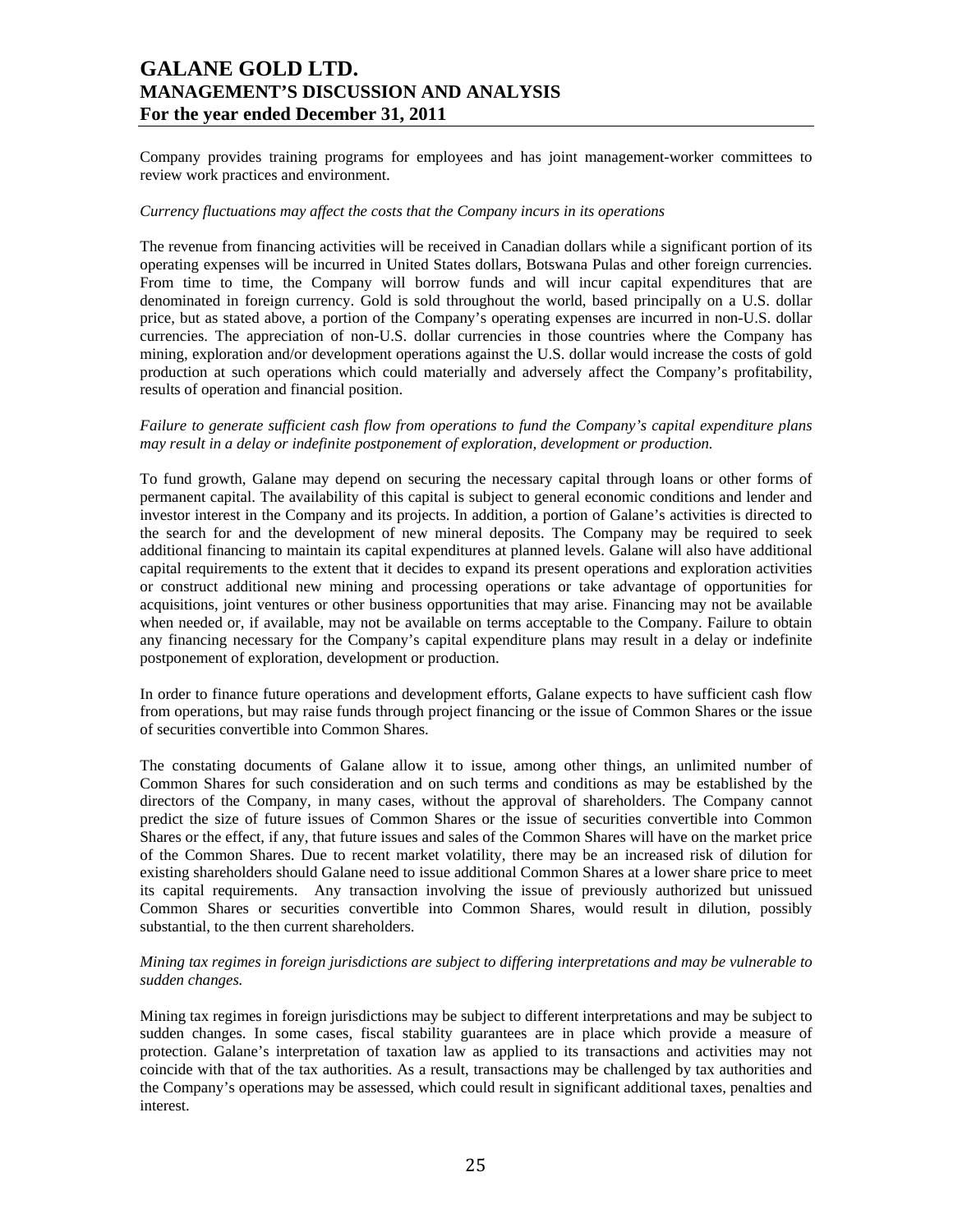*The use of derivative instruments involves certain inherent risks including credit risk, market liquidity risk and unrealized mark-to-market risk.* 

Galane may from time to time employ hedge (or derivative) products in respect of commodities, interest rates and/or currencies. Hedge (or derivative) products are generally used to manage the risks associated with, among other things, mineral price volatility, changes in commodity prices, interest rates, foreign currency exchange rates and energy prices. Where Galane will hold such derivative positions, the Company will deliver into such arrangements in the prescribed manner. The use of derivative instruments involves certain inherent risks including: (a) credit risk — the risk of default on amounts owing to the Company by the counterparties with which the Company has entered into such transactions; (b) market liquidity risk the risk that Galane has entered into a derivative position that cannot be closed out quickly, by either liquidating such derivative instrument or by establishing an offsetting position; and (c) unrealized mark-tomarket risk — the risk that, in respect of certain derivative products, an adverse change in market prices for commodities, currencies or interest rates will result in Galane incurring an unrealized mark-to-market loss in respect of such derivative products.

In the case of a gold option based forward sales program, if the metal price rises above the price at which future production has been committed under an option based forward sales hedge program, Galane may have an opportunity loss. If the metal price falls below that committed price under an option based forward sales hedge program, revenues will be protected to the extent of such committed production. There can be no assurance that the Company will be able to achieve future realized prices for metal prices that may exceed the option based forward sales hedge program.

## *Galane's mineral reserves and mineral resources are estimates, and no assurance can be given that the estimated reserves and resources are accurate or that the indicated level of gold will be produced.*

Reserves are statistical estimates of mineral content and ore based on limited information acquired through drilling and other sampling methods and require judgmental interpretations of geology. Successful extraction requires safe and efficient mining and processing. Galane's mineral reserves and mineral resources are estimates, and no assurance can be given that the estimated reserves and resources are accurate or that the indicated level of gold will be produced. Such estimates are, in large part, based on interpretations of geological data obtained from drill holes and other sampling techniques. Actual mineralisation or formations may be different from those predicted. Further, it may take many years from the initial phase of drilling before production is possible, and during that time the economic feasibility of exploiting a discovery may change. Mineral resource estimates for properties that have not commenced production are based, in many instances, on limited and widely spaced drill hole information, which is not necessarily indicative of the conditions between and around drill holes. Accordingly, such mineral resource estimates may require revision as more drilling information becomes available or as actual production experience is gained. It cannot be assumed that all or any part of Galane's mineral resources constitute or will be converted into reserves. Market price fluctuations of gold, as well as increased production and capital costs or reduced recovery rates, may render Galane's proven and probable reserves unprofitable to develop at a particular site or sites for periods of time or may render mineral reserves containing relatively lower grade mineralisation uneconomic. Moreover, short-term operating factors relating to the mineral reserves, such as the need for the orderly development of ore bodies or the processing of new or different ore grades, may cause mineral reserves to be reduced or Galane to be unprofitable in any particular accounting period. Estimated reserves may have to be recalculated based on actual production experience. Any of these factors may require the Company to reduce its mineral reserves and resources, which could have a negative impact on the Company's financial results. Failure to obtain necessary permits or government approvals could also cause Galane to reduce its reserves. There is also no assurance that Galane will achieve indicated levels of gold recovery or obtain the prices for gold production assumed in determining the amount of such reserves. Level of production may also be affected by weather or supply shortages.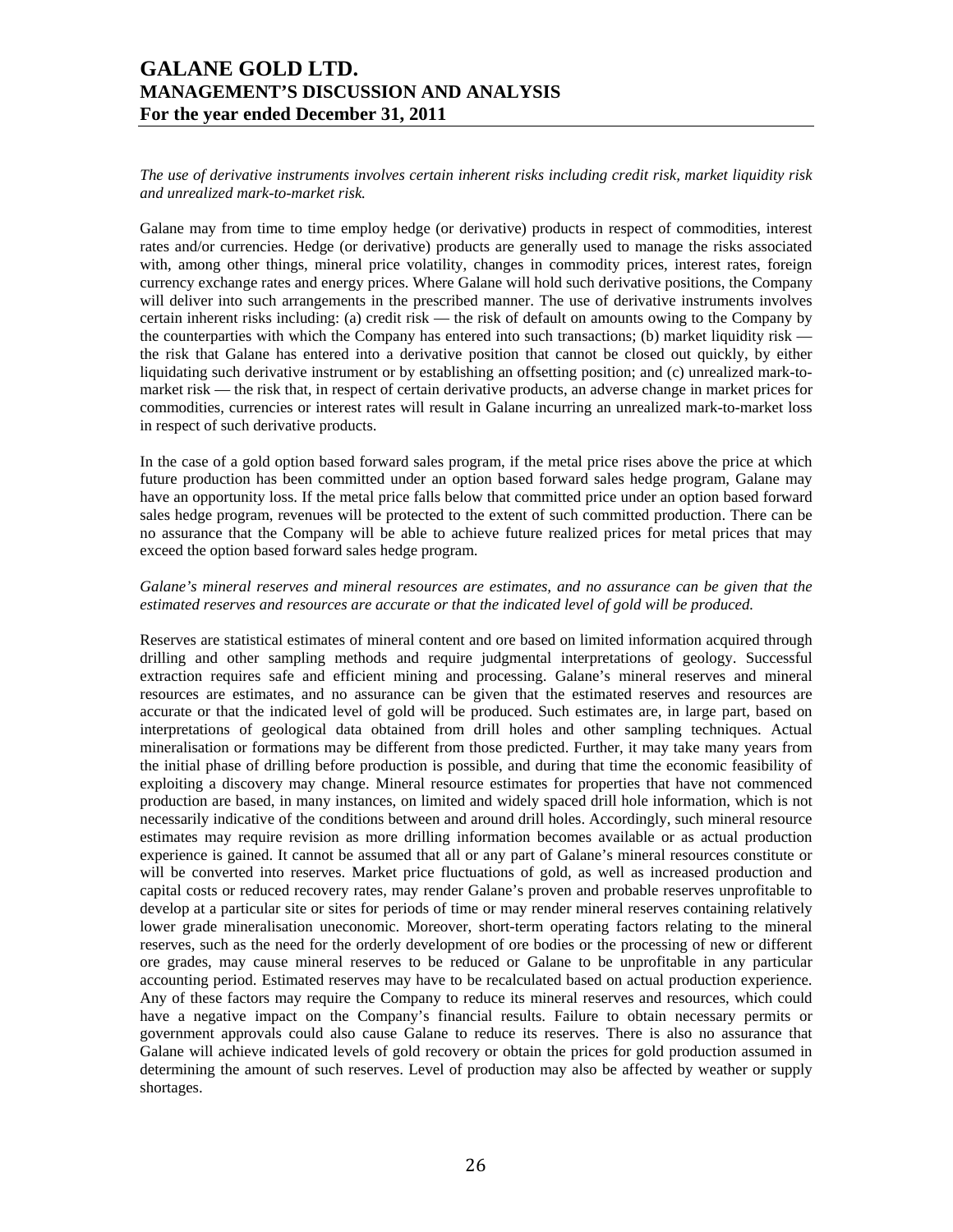*The Company must continually replace reserves depleted by production to maintain production levels over the long term.* 

Galane must continually replace reserves depleted by production to maintain production levels over the long term. The life-of-mine estimate for the Mupane Property is based on a number of factors and assumptions and may prove to be incorrect. In addition, mine life would be shortened if production is expanded. Reserves can be replaced by expanding known ore bodies, locating new deposits or making acquisitions. Exploration is highly speculative in nature. The Company's exploration projects involve many risks and may be unsuccessful. Once a site with mineralisation is discovered, it may take several years from the initial phases of drilling until production is possible, during which time the economic feasibility of production may change. Substantial expenditures are required to establish proven and probable reserves and to construct mining and processing facilities. As a result, there is no assurance that current or future exploration programs will be successful. There is a risk that depletion of reserves will not be offset by discoveries or acquisitions. The mineral base of Galane may decline if reserves are mined without adequate replacement and the Company may not be able to sustain production beyond the current mine life, based on current production rates.

Feasibility studies may be used to determine the economic viability of a deposit. Many factors are involved in the determination of the economic viability of a deposit including the achievement of satisfactory mineral reserve estimates, the level of estimated metallurgical recoveries, capital and operating cost estimates and the estimate of future gold prices. Capital and operating cost estimates are based upon many factors, including anticipated tonnage and grades of ore to be mined and processed, the configuration of the ore body, ground and mining conditions, expected recovery rates of the gold from the ore and anticipated environmental and regulatory compliance costs. Each of these factors involves uncertainties and as a result the Company cannot give assurance that its development or exploration projects will become operating mines. If a mine is developed, actual operating results may differ from those anticipated, thereby impacting on the economic viability of the project.

### *The ability of the Company to sustain or increase its present levels of gold production is dependent in part on the success of its projects, which are subject to numerous known and unknown risks.*

The ability of Galane to sustain or increase its present levels of gold production is dependent in part on the success of its projects. Risks and unknowns inherent in all projects include: the accuracy of reserve estimates; metallurgical recoveries; capital and operating costs of such projects; and the future prices of the relevant minerals. Projects have no operating history upon which to base estimates of future cash flow. The capital expenditures and time required to develop new mines or other projects are considerable and changes in costs or construction schedules can affect project economics. It is not unusual in the mining industry for new mining operations to experience unexpected problems during the start-up phase, resulting in delays and requiring more capital than anticipated. Actual costs and economic returns may differ materially from the Company's estimates or the Company could fail to obtain the governmental approvals necessary for the operation of a project, in which case, the project may not proceed, either on its original timing, or at all.

## *The validity of mining interests held by Galane can be uncertain and may be contested, and there can be no assurance that Galane will continue to be able to compete successfully with its competitors in acquiring such properties and assets or in attracting and retaining skilled and experienced employees.*

The validity of mining interests held by Galane can be uncertain and may be contested. Acquisition of title to mineral properties is a very detailed and time-consuming process, and the Company's title to its properties may be affected by prior unregistered agreements or transfers, or undetected defects. Several of the Company's licenses will need to be renewed, and on renewal the license may cover a smaller area. There is a risk that Galane may not have clear title to all of its mineral property interests, or they may be subject to challenge or impugned in the future. Although the Company has attempted to acquire satisfactory title to its properties, some risk exists that some titles, particularly title to undeveloped properties, may be defective. A successful challenge to Galane's title to its properties could result in the Company being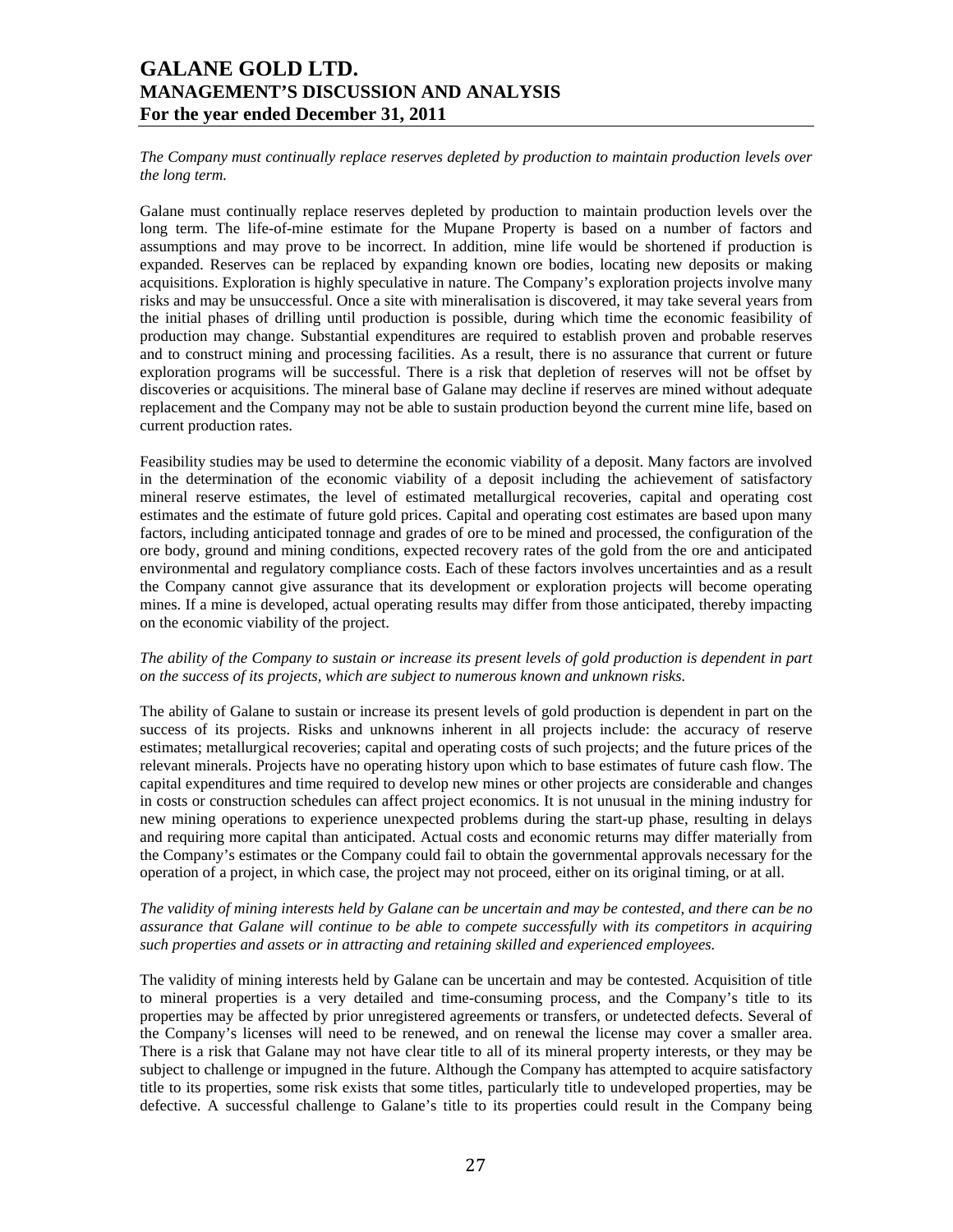unable to operate on its properties as anticipated or being unable to enforce its rights with respect to its properties which could have a material and adverse effect on the Company. Galane competes with other mining companies and individuals for mining interests on exploration properties and the acquisition of mining assets, which may increase its cost of acquiring suitable claims, properties and assets, and the Company also competes with other mining companies to attract and retain key executives and employees. There can be no assurance that the Company will continue to be able to compete successfully with its competitors in acquiring such properties and assets or in attracting and retaining skilled and experienced employees. The mining industry has been impacted by increased worldwide demand for critical resources such as input commodities, drilling equipment, tires and skilled labour and these shortages have caused unanticipated cost increases and delays in delivery times, thereby impacting operating costs, capital expenditures and production schedules.

### *Galane is subject to risks and expenses related to reclamation costs and related liabilities.*

Galane is generally required to submit for governmental approval a reclamation plan (some of which are reassessed on regular basis) and to pay for the reclamation of its mine sites upon the completion of mining activities. The Company estimates the net present value of future cash outflows reclamation costs at all properties under IFRS at approximately \$6.9 million as at December 31, 2011 based on information available as of that date. Any significant increases over the current estimates of these costs could have an adverse impact on the Company's future cash flows, earnings, results of operations and financial condition.

## *The operations of Galane are carried out in geographical areas which lack adequate infrastructure and are subject to various other risk factors.*

Mining, processing, development, and exploration activities depend, to one degree or another, on adequate infrastructure. Reliable roads, bridges, power sources, and water supply are important determinants which affect capital and operating costs. Lack of such infrastructure or unusual or infrequent weather phenomena, sabotage, terrorism, government, or other interference in the maintenance or provision of such infrastructure could adversely affect the Company's operations, financial condition, and results of operations.

## *Galane is dependent on its workforce to extract and process minerals, and is therefore sensitive to a labour disruption at the Mupane Property.*

Galane is dependent on its workforce to extract and process minerals. The Company has programs to recruit and train the necessary manpower for its operations and endeavours to maintain good relations with its workforce in order to minimize the possibility of strikes, lock-outs and other stoppages at its work sites. Relations between the Company and its employees may be impacted by changes in labour relations which may be introduced by, among other things, employee groups, unions, and the relevant governmental authorities in whose jurisdictions the Company carries on business. Labour disruptions at the Mupane Property could have a material adverse impact on Galane's business, results of operations and financial condition. Some of the Company's employees are represented by labour unions under various collective labour agreements. Galane may not be able to satisfactorily renegotiate its collective labour agreements when they expire. In addition, existing labour agreements may not prevent a strike or work stoppage at the Company's facilities in the future, and any such work stoppage could have a material adverse effect on the Company's earnings and financial condition.

#### *There are health risks associated with the mining work force in Africa.*

Malaria and other diseases such as HIV/AIDS represent a serious threat to maintaining a skilled workforce in the mining industry throughout Africa and are a major healthcare challenge faced by Galane's operations in Africa. There can be no assurance that the Company will not lose members of its workforce or see its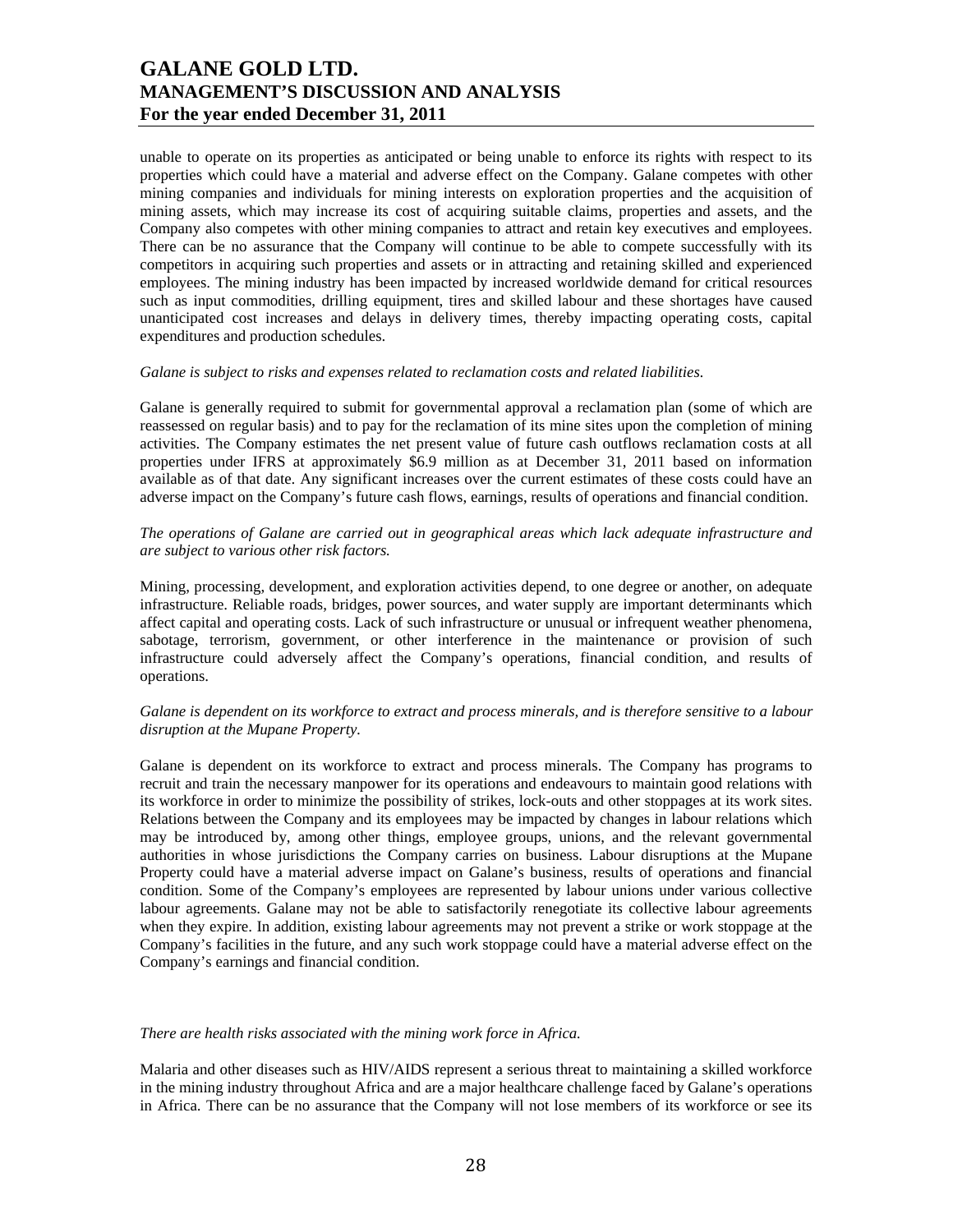workforce man-hours reduced or incur increased medical costs as a result of these health risks, which could have a material and adverse effect on the Company's future cash flows, earnings, results of operations and financial condition.

### *Surrounding communities may affect mining operations through the restriction of access of supplies and workforce to the mine site or through legal challenges asserting ownership rights.*

Surrounding communities may affect the mining operations through the restriction of access of supplies and workforce to the mine site. Certain of the properties of the Company may be subject to the rights or asserted rights of various community stakeholders. Active community outreach and development programs are maintained to mitigate the risk of blockades or other restrictive measures by the communities.

Artisanal miners make use of some or all of the Company's properties. This condition may interfere with work on Galane's properties and present a potential security threat to the Company's employees. There is a risk that Galane's operations may be delayed, or interfered with, due to the use of the properties by artisanal miners. The Company uses its best efforts to maintain good relations with the local communities in order to minimize such risks.

## *Galane's mining and processing operations and exploration activities are subject to extensive laws and regulations governing the environment, health and safety.*

Galane's mining and processing operations and exploration activities are subject to extensive laws and regulations governing the protection of the environment, exploration, development, production, exports, taxes, labour standards, occupational health, waste disposal, toxic substances, mine and worker safety, protection of endangered and other special status species and other matters. The Company's ability to obtain permits and approvals and to successfully operate in particular communities may be adversely impacted by real or perceived detrimental events associated with the Company's activities or those of other mining companies affecting the environment, human health and safety of the surrounding communities. Delays in obtaining or failure to obtain government permits and approvals may adversely affect Galane's operations, including its ability to explore or develop properties, commence production or continue operations. Failure to comply with applicable environmental and health and safety laws and regulations may result in injunctions, fines, suspension or revocation of permits and other penalties. The costs and delays associated with compliance with these laws, regulations and permits could prevent Galane from proceeding with the development of a project or the operation or further development of a mine or increase the costs of development or production and may materially adversely affect the Company's business, results of operations or financial condition. The Company may also be held responsible for the costs of addressing contamination at the site of current or former activities or at third party sites. Galane could also be held liable for exposure to hazardous substances. The costs associated with such responsibilities and liabilities may be significant.

Measures required to address effluent compliance, fines and costs and/or the effluent quality may have a negative impact on Galane's financial condition or results of operations. The Company may also incur significant costs in connection with reclamation activities for its mining sites, which may materially exceed the provisions the Company has made for such reclamation. In addition, the unknown nature of possible future additional regulatory requirements and the potential for additional reclamation activities create further uncertainties related to future reclamation costs, which may have a material adverse effect on the Company's financial condition, liquidity or results of operations. Various environmental incidents can have a significant impact on operations.

*Any acquisition that Galane may choose to complete may be of a significant size, may change the scale of Galane's business and operations and may expose Galane to new geographic, political, operating, financial and geological risks.* 

Galane may pursue the acquisition of producing, development and/or advance stage exploration properties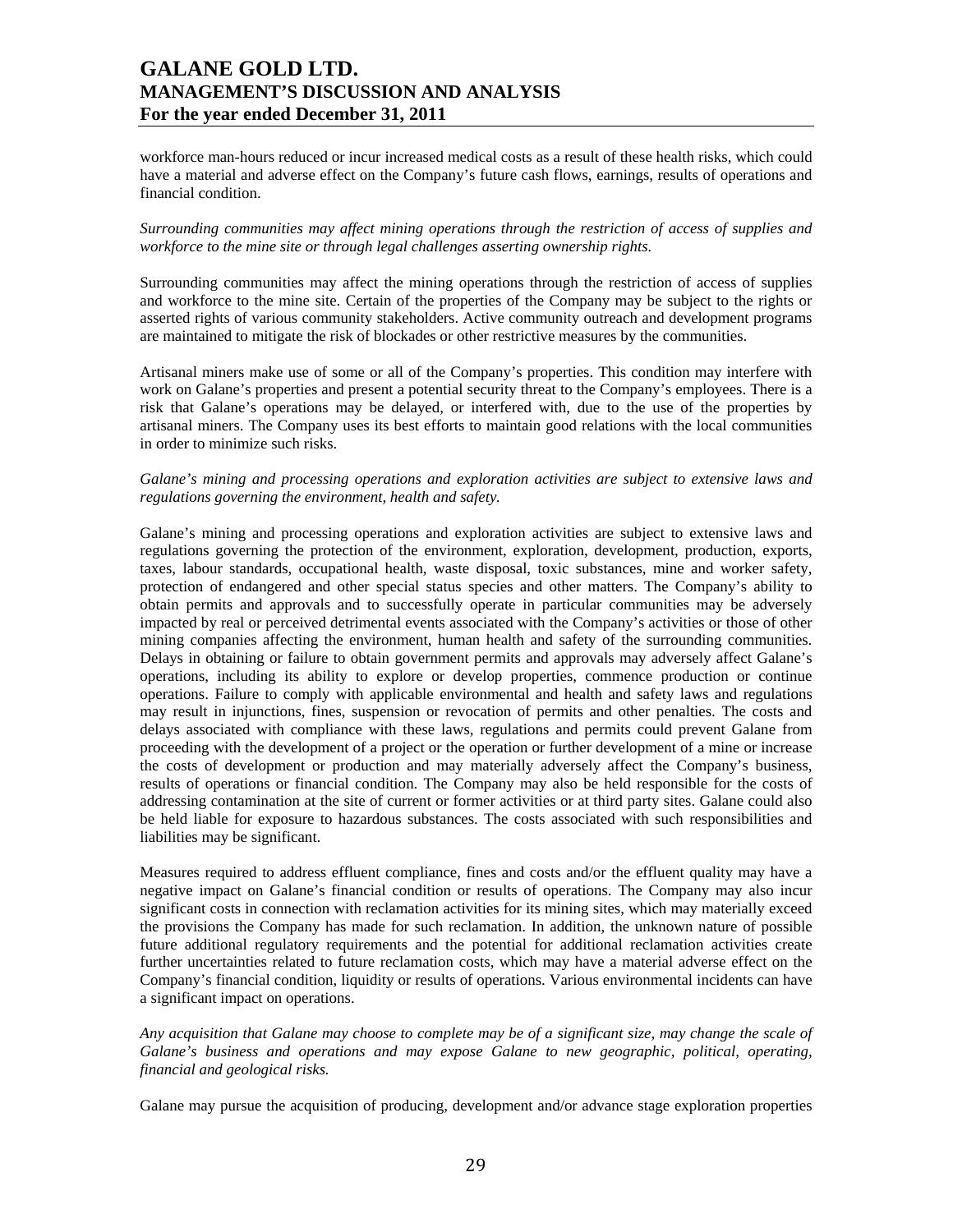and companies. The search for attractive acquisition opportunities and the completion of suitable transactions are time consuming and expensive, divert management attention away from the Company's existing business and may be unsuccessful. Any acquisition that Galane may choose to complete may be of a significant size, may change the scale of Galane's business and operations and may expose the Company to new geographic, political, operating, financial and geological risks. The Company's success in its acquisition activities depends on its ability to identify suitable acquisition candidates, negotiate acceptable terms for any such acquisition and integrate the acquired operations successfully with those of the Company. Any acquisitions would be accompanied by risks. For example, there may be a significant change in commodity prices after Galane has committed to complete the transaction and established the purchase price or share exchange ratio; a material orebody may prove to be below expectations; Galane may have difficulty integrating and assimilating the operations and personnel of any acquired companies, realizing anticipated synergies and maximizing the financial and strategic position of the combined enterprise, and maintaining uniform standards, policies and controls across the organization; the integration of the acquired business or assets may disrupt the Company's ongoing business and its relationships with employees, customers, suppliers and contractors; and the acquired business or assets may have unknown liabilities which may be significant. In the event that the Company chooses to raise debt capital to finance any such acquisition, the Company's leverage will be increased. If the Company chooses to use equity as consideration for such acquisition, existing shareholders may suffer dilution. Alternatively, Galane may choose to finance any such acquisition with its existing resources. There can be no assurance that the Company would be successful in overcoming these risks or any other problems encountered in connection with such acquisitions.

## **Risk Factors Relating to the NLE Properties**

#### *Precious metal exploration projects may not be successful and are highly speculative in nature*

The exploration for and development of precious metals involves significant risks which even a combination of careful evaluation, experience and knowledge cannot eliminate. While the discovery of a precious metal deposit may result in substantial rewards, few properties which are explored are ultimately developed into producing mines. Major expenses may be required to locate and establish mineral reserves, to develop metallurgical processes and to construct mining and processing facilities at a particular site. Whether a precious metal deposit will be commercially viable depends on a number of factors, some of which are: the particular attributes of the deposit, such as size, grade and proximity to infrastructure; metal prices which are highly cyclical; and government regulations, including regulations relating to prices, taxes, royalties, land tenure, land use, importing and exporting of precious metals and environmental protection. The exact effect of these factors cannot be accurately predicted, but the combination of these factors may result in the Company not receiving an adequate return on invested capital. There is no certainty that the expenditures made by the Company towards the search and evaluation of precious metal deposits will result in discoveries of commercial quantities of such metals.

#### *The development of the NLE Properties into commercially viable mines cannot be assured*

Gold development projects, such as the NLE Properties in Botswana, have no operating history upon which to base estimates of future commercial viability. Estimates of mineral resources and mineral reserves are, to a large extent, based on the interpretation of geological data obtained from drillholes and other sampling techniques and feasibility studies. This information is used to calculate estimates of the capital cost and operating costs based upon anticipated tonnage and grades of gold to be mined and processed, the configuration of the mineral resource, expected recovery rates, comparable facility and equipment operating costs, anticipated climatic conditions and other factors. As a result, it is possible that differences from the estimates calculated could have a material adverse effect on Galane's business, financial condition, results of operations and prospects. There can be no assurance that the Company will be able to complete development of its mineral projects, or any of them, at all or on time or to budget due to, among other things, and in addition to those factors described above, changes in the economics of the mineral projects, the delivery and installation of plant and equipment and cost overruns, or that the current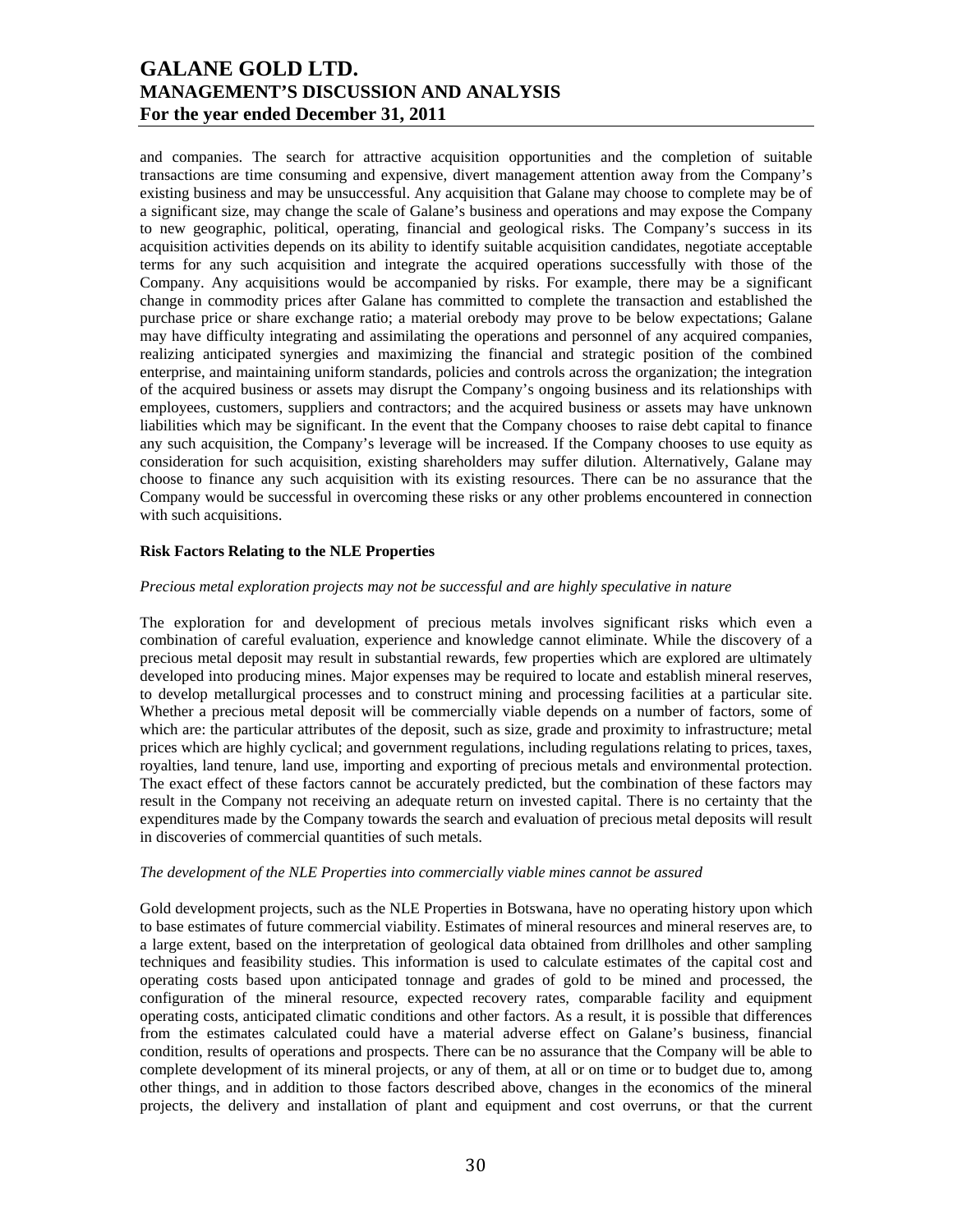personnel, systems, procedures and controls will be adequate to support the Company's operations. Should any of these events occur, it could have a material adverse effect on the Company's business, financial condition, results of operations and prospects.

#### **Additional Risk Factors**

### *Galane's share price will fluctuate.*

The trading price of the Common Shares is subject to change and could fluctuate significantly in the future. The fluctuations could be in response to numerous factors beyond the Company's control, including: quarterly variations in results of operations; changes in the price of gold; changes in securities analysts' recommendations; announcements of acquisitions; changes in earnings estimates made by independent analysts; general fluctuations in the stock market; or revenue and results of operations below the expectations of public market securities analysts or investors. Any of these could result in a sharp decline in the market price of the Common Shares.

With the advent of the Internet, new avenues have been created for the dissemination of information. Galane has no control over the information that is distributed and discussed on electronic bulletin boards and investment chat rooms. The intention of the people or organizations that distribute such information may not be in the Company's best interest and the best interests of its shareholders. This, in addition to other forms of investment information including newsletters and research publications, could result in a sharp decline in the market price of the Common Shares. In addition, stock markets have occasionally experienced extreme price and volume fluctuations. These broad market fluctuations may cause a decline in the market price of the Common Shares.

### *Conflicts of interest may affect certain directors and officers of Galane.*

Senior officers and directors of the Company own or control approximately 10.6% of the outstanding Common Shares. Certain conflicts may arise between such individuals' interests as members of the management team and their interests as shareholders. Such conflicts could arise, for example, with respect to the payment of salaries and bonuses and similar matters. The Company's directors and officers are subject to fiduciary obligations to act in the best interest of the Company.

## *Dividends*

To date, Galane has not paid any dividends on the Commons Shares. The Company does not currently intend to pay any cash dividends on the Common Shares in the foreseeable future and therefore its shareholders may not be able to receive a return on their shares unless they sell them. The Company's current policy is to retain earnings to finance its exploration and development activities and to otherwise reinvest in the Company. The Company's dividend policy will be reviewed from time to time by the board of directors of the Company in the context of its earnings, financial condition and other relevant factors. Until Galane pays dividends, which it may never do, its shareholders will not be able to receive a return on its Common Shares unless they sell them.

## *Lack of Liquidity; Concentration of Holdings*

Persons purchasing Common Shares may not be able to resell the shares and may have to hold the shares indefinitely. In addition, purchasers may not be able to use their shares for collateral for loans and may not be able to liquidate at a suitable price. Further, IAMGOLD holds almost 50% of the outstanding Common Shares and therefore may have an influence on the trading price of the Common Shares.

## *Galane is subject to the risk of litigation, the causes and costs of which cannot be known.*

Galane may be involved in disputes with other parties in the future which may result in litigation. The